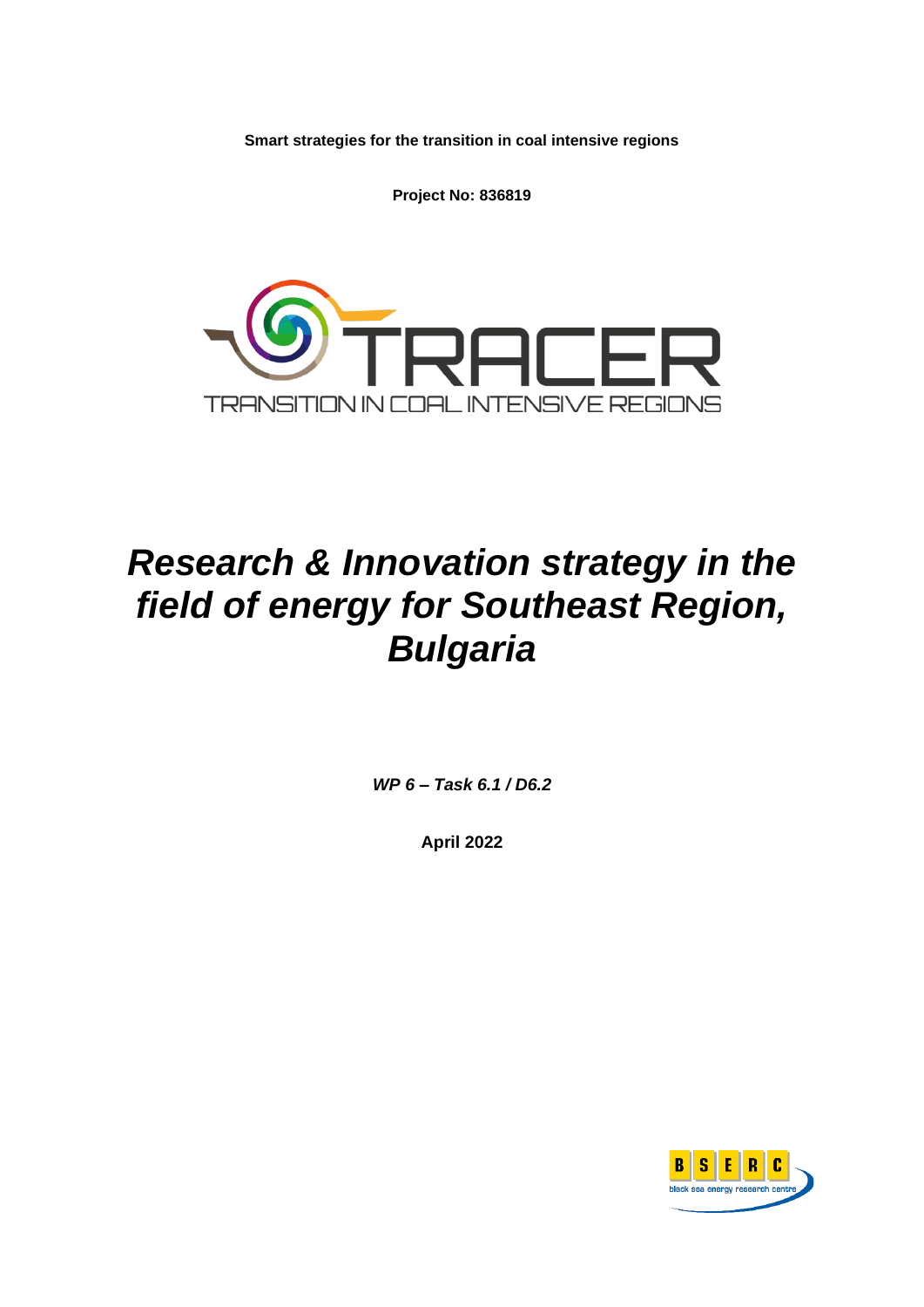- Authors: Rumyana Grozeva, Black Sea Energy Research Centre, Bulgaria Angel Nikolaev, Black Sea Energy Research Centre, Bulgaria Mihaela Dineva, Black Sea Energy Research Centre, Bulgaria Sofia Savova, Black Sea Energy Research Centre, Bulgaria
- Editors: Charalampos Malamatenios, Centre for Renewable Energy Sources and Saving, Greece Rita Mergner, WIP Renewable Energy, Germany Rainer Janssen, WIP Renewable Energy, Germany
- Contact: Black Sea Energy Research Centre Angel Nikolaev Email: office@bserc.eu Tel: +359 2 9806854 7, Viktor Grigorovich Str. 1606 Sofia, Bulgaria [www.bserc.eu](http://www.bserc.eu/)



This project has received funding from the European Union's Horizon 2020 research and innovation programme under grant agreement No 836819. The sole responsibility for the content of this report lies with the authors. It does not necessarily reflect the opinion of the European Union. Neither the INEA nor the European Commission are responsible for any use that may be made of the information contained therein.

TRACER website: [www.tracer-h2020.eu](http://www.tracer-h2020.eu/)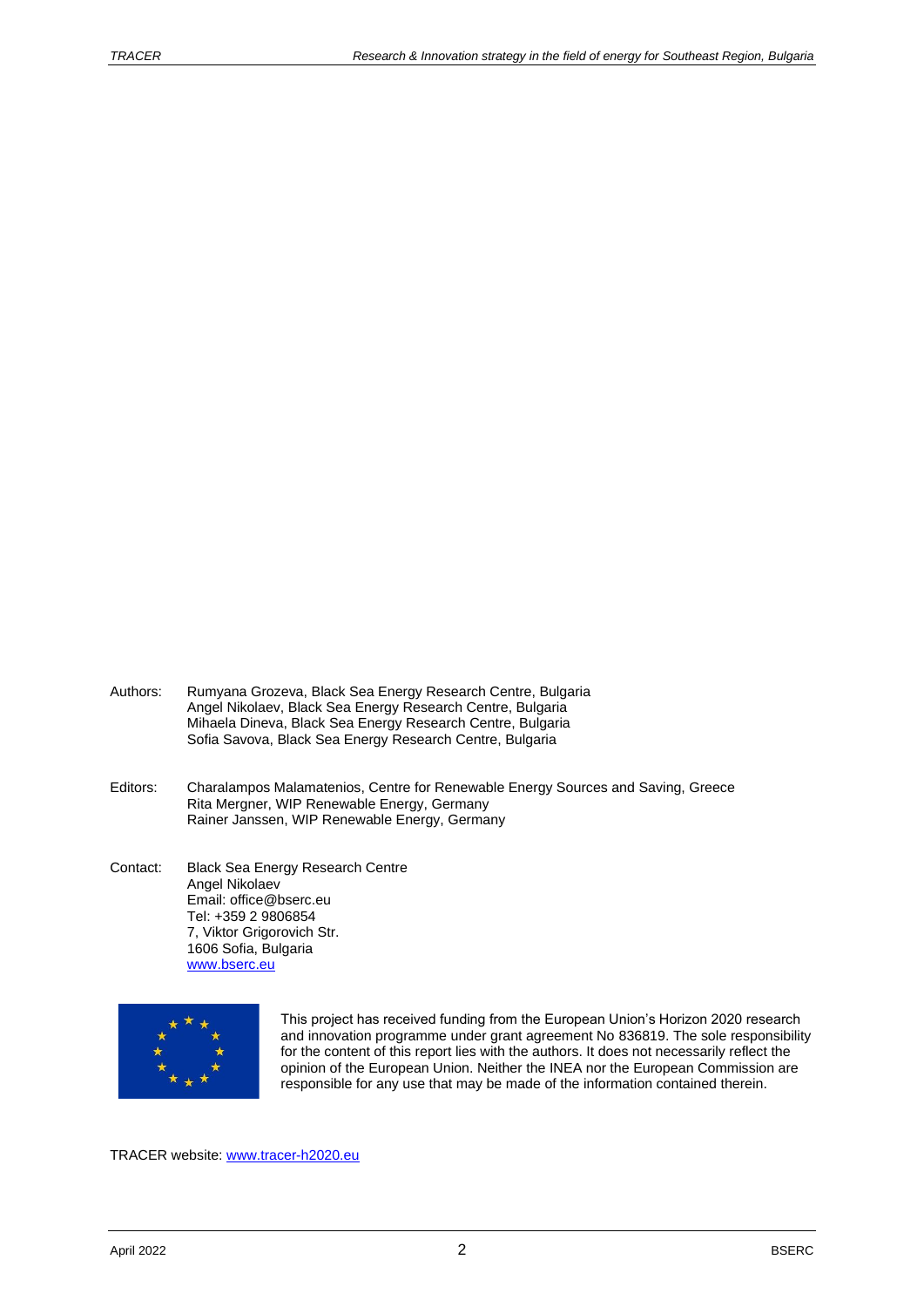# **Contents**

|                                                                                                     |                                                                                      | $\boldsymbol{4}$ |
|-----------------------------------------------------------------------------------------------------|--------------------------------------------------------------------------------------|------------------|
| $\bm{l}$                                                                                            |                                                                                      |                  |
| 1.1                                                                                                 |                                                                                      |                  |
| 1.2                                                                                                 |                                                                                      |                  |
| 1.3                                                                                                 |                                                                                      |                  |
| 2                                                                                                   |                                                                                      | $\overline{7}$   |
| 2.1                                                                                                 |                                                                                      |                  |
| 2.2                                                                                                 | Southeast Region's energy and environment outlook _________________________________9 |                  |
| 2.3                                                                                                 | Southeast Region's current energy related R&I landscape__________________________ 11 |                  |
| $\mathbf{3}$                                                                                        |                                                                                      |                  |
| 3.1                                                                                                 |                                                                                      |                  |
| 3.2                                                                                                 |                                                                                      |                  |
| <b>Support framework for R&amp;I in Energy and Environment</b> ______________16<br>$\boldsymbol{4}$ |                                                                                      |                  |
| 4.1                                                                                                 | Multi-level governance structure for R&I policies in Southeast Region ___________ 16 |                  |
| 4.2                                                                                                 |                                                                                      | <b>18</b>        |
| 4.3                                                                                                 |                                                                                      |                  |
| 4.4                                                                                                 |                                                                                      |                  |
| 5                                                                                                   |                                                                                      | <b>26</b>        |
|                                                                                                     |                                                                                      | 27               |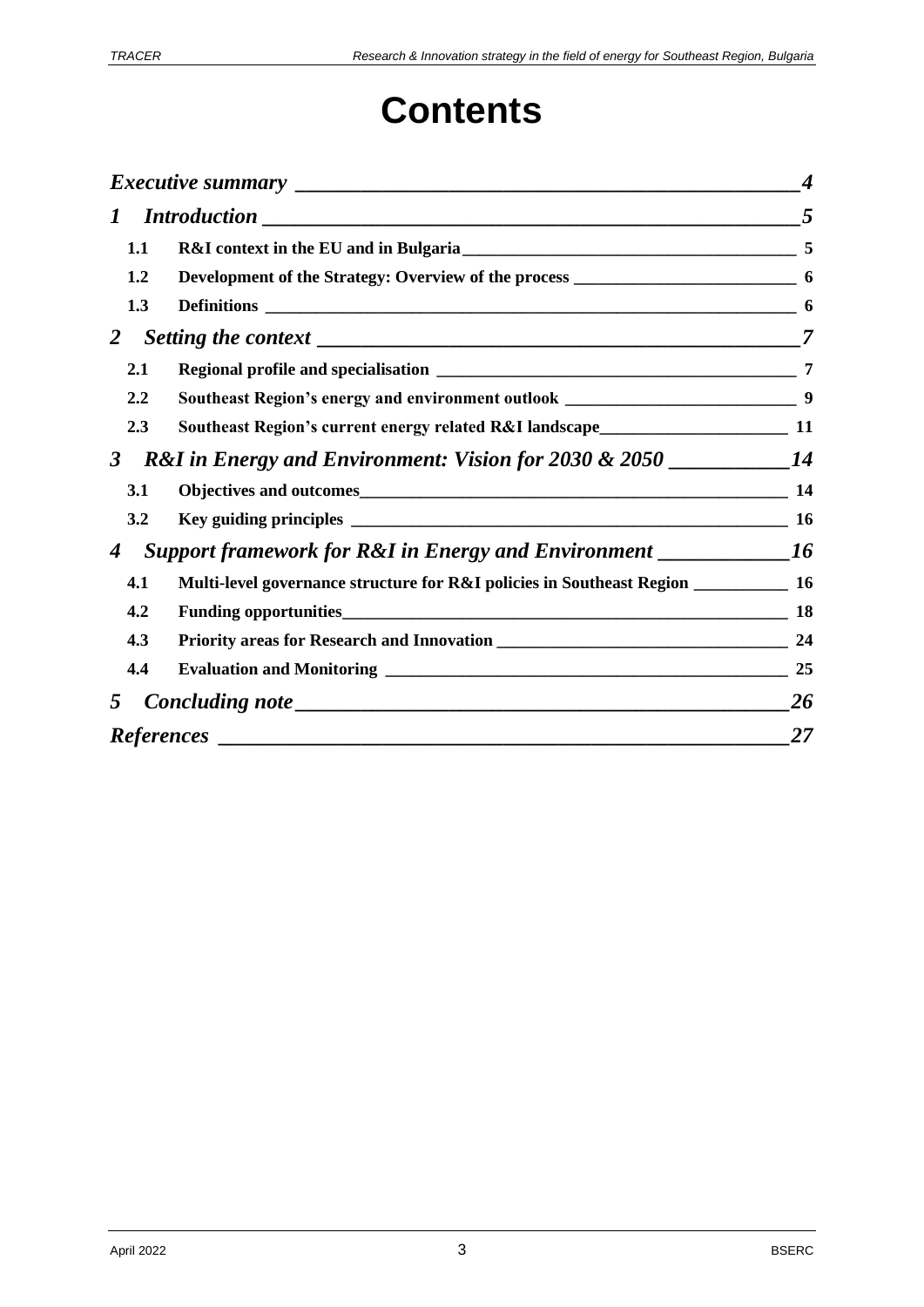# **Executive summary**

<span id="page-3-0"></span>This Research & Innovation (R&I) strategy aims to support the energy decarbonisation of the most coal-intensive Bulgarian region - South-Eastern Region (SER). The document provides an overview of the R&I approaches in the field of energy and the untapped potential for further regional development and investments. The Strategy considers the current situation in the region in terms of R&I, economy, and energy infrastructure. Additionally, it is aligned with the national and regional R&I and energy decarbonisation ambitions. Finally, based on a SWOT analysis, the Strategy's objectives, priorities, governance, and financing are defined.

The review of the educational and research situation in the region concluded that the current R&I activities in the region are very poor, due to the human capacity, work organization and monitoring, limited national funding, and low decentralization. The existing R&I in SER is weak in comparison to many other regions in Europe. Despite its key role in the country's energy generation and distribution, the region lacks a clear vision for the energy sector's development in compliance with the EU Green Deal's aims, as well as an advanced and long-term vision for regional energy development. Nonetheless, Bulgaria is trying to catch up to other coaldependent European countries by developing a thorough regulatory framework for the promotion of R&I as well as substantial financing options for its development. Political will and substantial R&I policy advancement at national and regional level can be observed.

Based on analyses of TRACER project, several technologies are expected to play a key role in the energy future of the region – solar PV (both in large and small scale), hydrogen, batteries, waste incineration, smart grids, and digitalization of the energy system.

Considering these technologies, the R&I potential in the region, and the policy and financial environment, the Strategy identified several priority areas for energy-related R&I in SER. In the field of renewables, it is suggested that efforts are directed towards energy scenario modelling and socio-economic research focused on consumers, cost-benefit analyses, and policies. Another key priority is hydrogen, where R&I need to address both the technological development and socio-economic aspects ensuring positive attitude and supporting legal environment. The next priority is dedicated to smart grids and energy system digitalization – these will support the market liberalization and the flexibility of market players. The last priority are energy storage systems, where research efforts are necessary to assess the role they could play in the energy system and to support the planned batteries manufacturing in SER.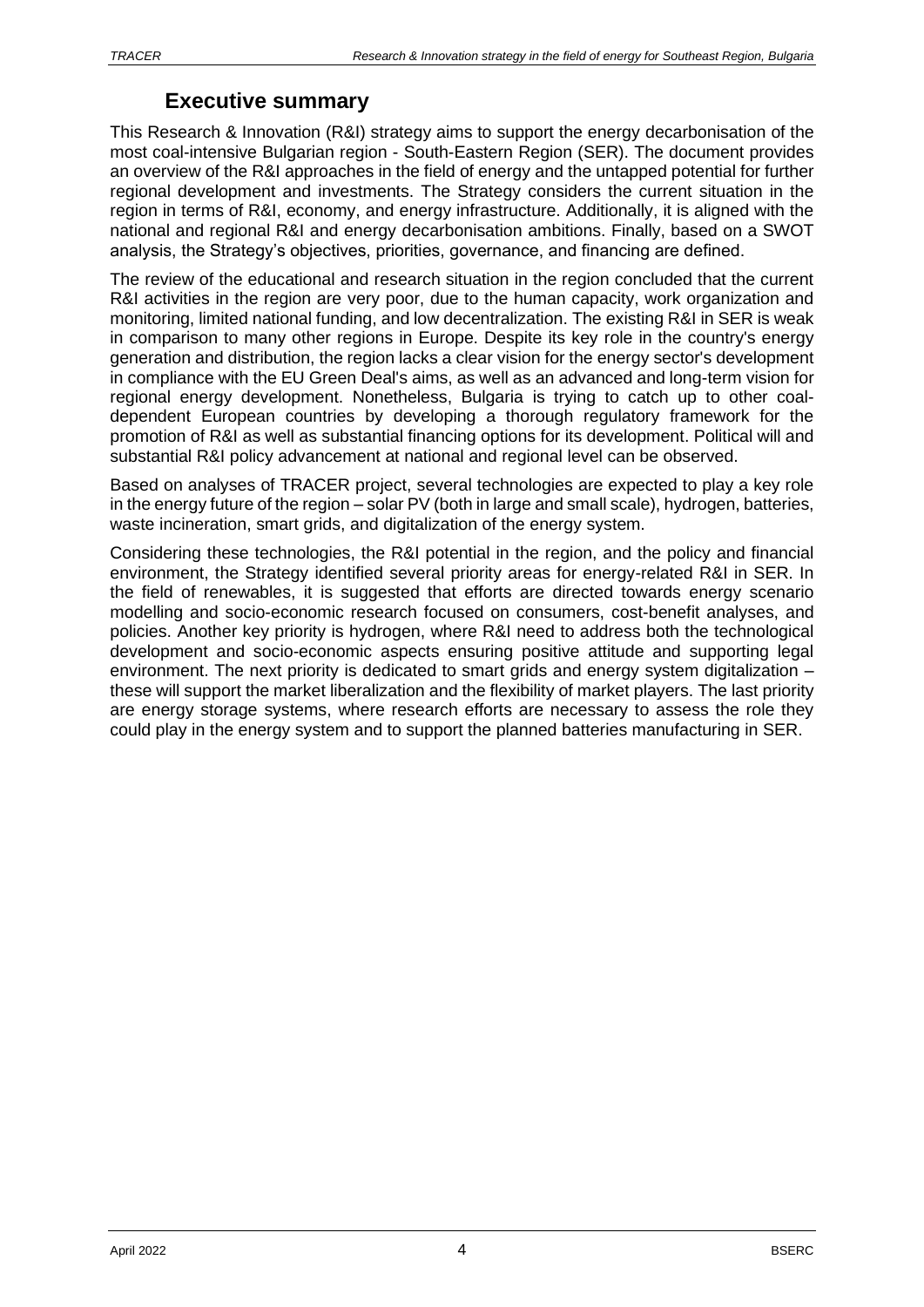# <span id="page-4-0"></span>**1 Introduction**

# <span id="page-4-1"></span>*1.1 R&I context in the EU and in Bulgaria*

Over the last decade, R&I have become a key European policy priority aimed at supporting the enhancement of the EU's competitiveness and its industries and promoting high-quality research. These objectives of the Union are considered essential for achieving the ambitious targets for a clean, sustainable and prosperous economy. Moreover, the R&I sector is the main driver for fulfilling the European Commission's (EC) 6 goals in the domains of environment and climate, digitalization, employment, EU citizens' and values protection, international relations, democracy and rights.

In its "Strategic plan 2020-2024 - Research and Innovation" (EC, 2020) the EC ranks R&I among the most powerful European policies to boost the Union's economies and competitiveness on the global scale. The Plan foresees the creation of up to 320,000 new highly skilled jobs by 2040 and the leverage of approximately 11 euros of additional investments for each euro invested at the European level. Therefore, the R&I policy is considered to be an engine of the green and digital transitions in Europe in the next decades.

With the introduction of the Green Deal, the EU has declared its global target to fight climate change, being a driving force in developing renewables, and leading the world in energyefficiency solutions for industry, transport, and buildings. To reach its overwhelming goals, however, Europe needs to invest in energy efficiency and renewable technologies, and the development of clean energy business models, embracing the new opportunities for innovative, cost-effective and environmentally friendly solutions in the context of a global energy transformation process. In 2016, the Commission presented its Accelerating Clean Energy Innovation strategy, where R&I are recognized as a driver for energy efficiency, turning Europe into a global leader in renewables, and boosting a fair deal for consumers. (EC, 2016) The comprehensive research, innovation and competitiveness strategy supports the objectives of the energy union and accelerates the transition to a low-carbon competitive EU economy.

Having as a background the ambitious targets set by the recent EU growth strategies, the coalintensive regions in the EU, such as the Southeast Region (SER), appear to be struggling between decarbonisation plans and social resistance to energy transition. R&I activities are crucial for attaining social acceptance, legal and institutional framework, and technological development to support the desired energy transformation in the region.

As an EU member state, Bulgaria follows the course of setting the notion for R&I in the centre of its efforts to modernise and boost its competitive edge. Being aware of the fact that Bulgaria's innovation performance has fallen short of expectations, the country was advised by the EC to focus on creating favourable conditions for a R&I ecosystem, in order to help its own economy. With the introduction of the EU Green Deal, energy appeared to be among the priority R&I fields, since the sector will require a massive transformation. R&I appears to be crucial for delivering solutions for the upcoming energy system transition. It has a driving role in the further development of technologies for energy efficiency, renewable energy, energy storage, clean hydrogen, and circular economy.

To meet the EU's energy and climate goals for 2030, the EU member states developed integrated national energy and climate plans (NECP) for the period from 2021 to 2030, providing the basis for the national and regional R&I energy priorities until 2030 and 2050. The Bulgarian NECP aims at creating incentives and support for the introduction of new technologies to achieve an overall reduction in energy costs and impose new standards for energy efficiency and the transition to lower and more sustainable consumption of energy. The particular R&I objectives of NECP are as follows (ME, 2020):

- Implementation of highly efficient energy technologies;
- Construction of smart energy grids and energy storage;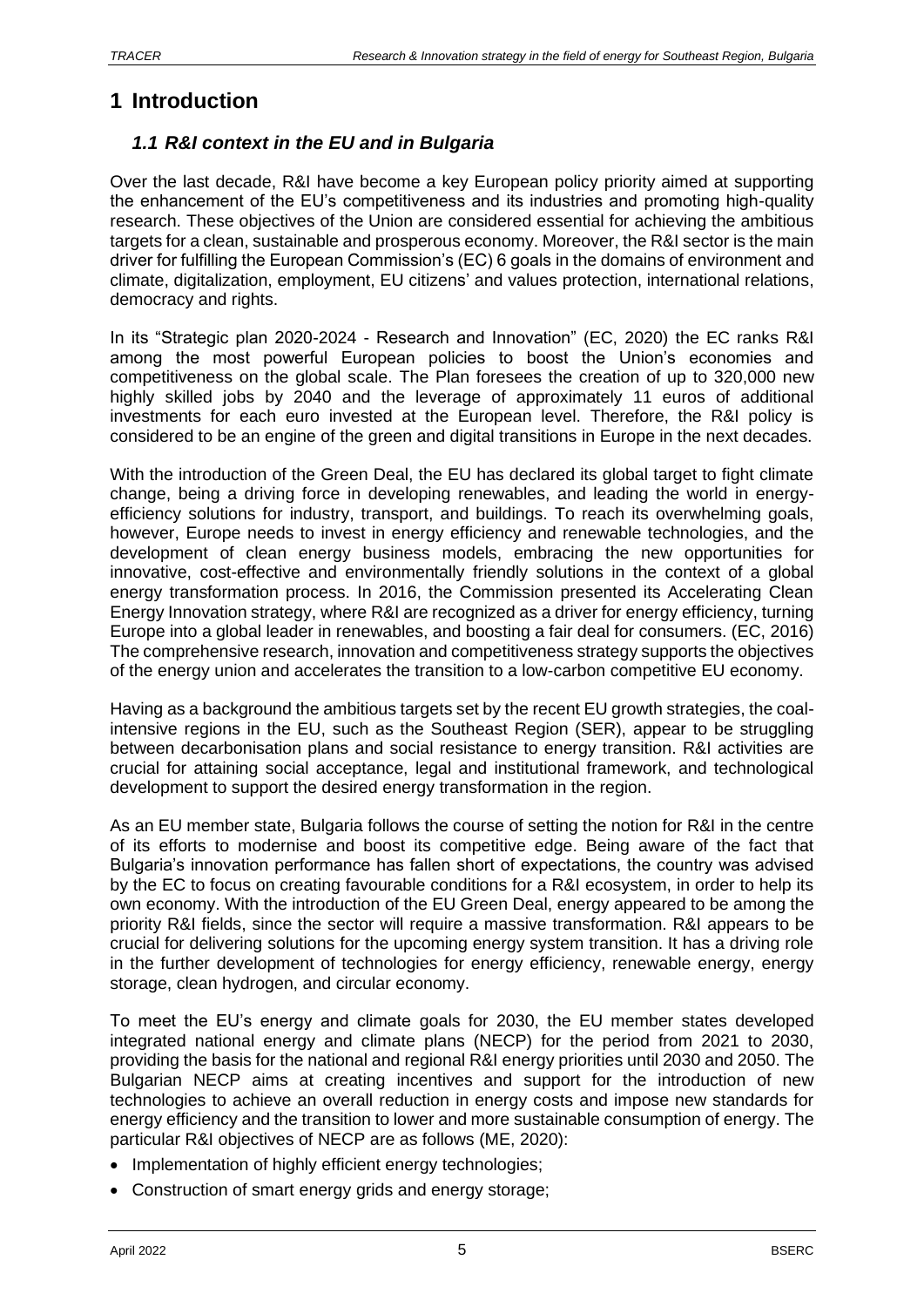- Supporting research in the field of nuclear energy;
- Exploring the possibilities for implementation of electrochemical sources of energy such as rechargeable batteries, hydrogen-based technologies and fuel cells.

# <span id="page-5-0"></span>*1.2 Development of the Strategy: Overview of the process*

The SER, being the host of Maritsa East - the biggest energy complex in South-Eastern Europe, is expected to be the most affected by the energy transition Bulgarian region, thus, it is in the greatest need of advancement in R&I in the field of energy. With the ambition to phase out coal in the upcoming decades, the region is expected to experience a significant shift in the energy mix, economic metamorphosis, social disturbances, and an increased level of unemployment. This leads to the need to re-design the R&I strategy in the field of energy and align it with the new reality in SER, Bulgaria, and Europe.

The current R&I Strategy is designed to assist the actors in SER in developing R&I framework supporting the transition towards a sustainable energy system. To ensure its sustainability, this Strategy establishes the necessary R&I structures and mechanisms.

This Strategy is based on a number of documents and activities, most notably:

- The Entrepreneurial Discovery Process (EDP), undertaken in the region within the framework of the TRACER project, consisting of semi-structured interviews, multistakeholder events, and analysis of their outcomes (Nikolaev A., Dineva M., 2021);
- The 2030/2050 energy projection for SER, developed within the TRACER project (Nikolaev A. et al., 2021);
- Outcomes from two meetings of the TRACER Working Group, co-organized jointly with the Interreg Europe project DeCarb;
- National R&I Strategy for Smart Specialisation;
- EU's SET-Plan;
- Outcomes from questionnaires distributed to national and regional R&I organisations in 12/2021 and 01/2022. The questionnaires aimed to obtain comprehensive, actual and reliable information on the R&I status and potential in the region;
- Interviews, mainly with researchers, but also with energy experts and business representatives, conducted in 12/2021 and 01/2022.

### <span id="page-5-1"></span>*1.3 Definitions*

### **1.3.1 Geographical and administrative division**

For the purposes of the current Strategy and its territorial scope, it is important to distinguish between several geographical and administrative terms concerning the division of the territory:

- Yugoiztochen region (Southeast Region SER), a NUTS-2 planning region in Bulgaria, covering 4 districts: Stara Zagora, Burgas, Yambol, and Sliven. SER is the central focus of the current analysis.
- Stara Zagora district, a NUTS-3 region, has a territory of 5.2 thousand sq. km and a population of 0.32 million (2019). The district of Stara Zagora consists of 11 municipalities, among them Radnevo and Galabovo, where the Maritsa East energy complex is located.

### **1.3.2 The Maritsa East energy complex**

In order to grasp the importance of the upcoming transformation of the energy sector and its effect on the SER, it is necessary to understand the scale of the Maritsa East energy complex and its components.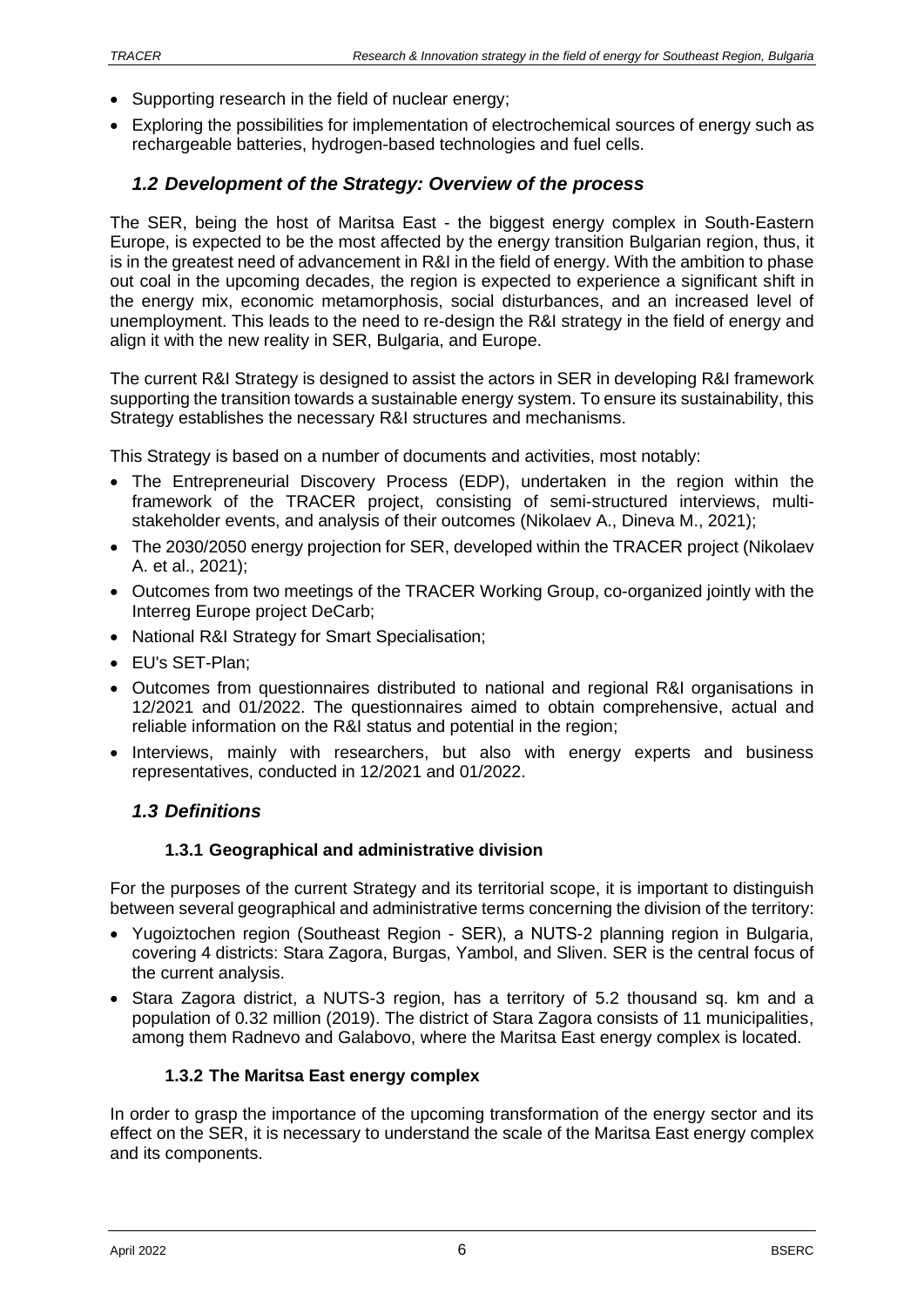Maritsa East is the largest energy complex in South-Eastern Europe, built on a site with significant lignite deposits. The complex, consisting of three lignite-fired thermal power plants with a total capacity of 3,035 MW, a mining company, enrichment plants, a briquette plant and its own railway system, generates about 40% of the electricity in the country (Ministry of Energy, 2020). The development of the thermal power and mining complex began in 1952. The Maritsa East mines and power plants are interdependent as the only market for coal are the power plants, while the power plants have no other supplier of coal but the mines.



**Figure 1: Location of Maritsa East coal mining complex**

# <span id="page-6-0"></span>**2 Setting the context**

# <span id="page-6-1"></span>*2.1 Regional profile and specialisation*

# **2.1.1 Geographic and economic indicators**

The current Strategy focuses on the Southeast planning region (SER) in Bulgaria (NUTS2), which comprises four districts: Burgas, Sliven, Yambol and Stara Zagora with a total of 33 municipalities. The region has a total area of 19,664.2 sq. km (17.8% of the territory of Bulgaria) and a favourable geographical location with wide access to the Black Sea (224 km to the east) and a long border with Turkey to the south. Its crossroad position is a prerequisite for the development of intensive economic connections with other regions in Bulgaria and abroad. In 2020, the population of SER amounted to 1,020,187 people (NSI, 2021a) with an average density of 51,9 people per sq. km. The settlement network in the region consists of 486 settlements (26 cities and 460 villages). The connection with the Northeast and North Central regions is made through the low and convenient Stara Planina passes. The transport corridors No 8 and No 9, as well as the railway line Sofia-Burgas, pass through the region.

The economy of the SER is influenced by several factors. The first one is the strategic geographical location with access to the Black Sea - the port of Burgas with import-export cargo flow through it defines the increased share of foreign direct investments in the SER. Another important element in the regional economy is the large lignite basin located on the territory of Stara Zagora district as a huge source of energy resources - the Maritsa East energy complex. Foreign direct investment is also an important factor for the development of the region's economy and investment structure. A significant part of that investment is directed to the industrial and energy complex "Maritsa East". In terms of GDP, the region ranks third in Bulgaria with EUR 6,364 million in 2020 and EUR 6,226 GDP per capita (NSI, 2021b). The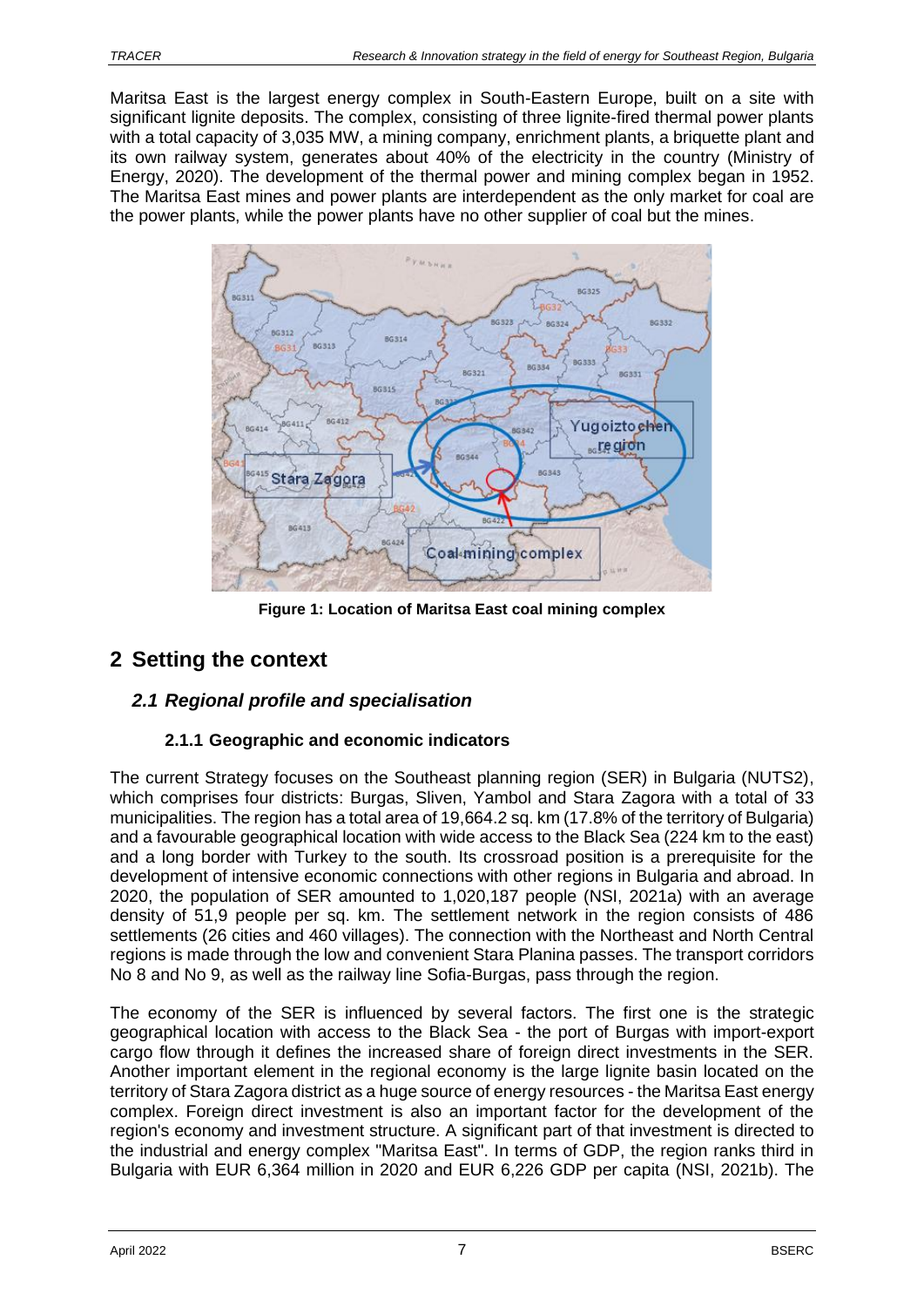average annual salary in the SER was EUR 7,077 in 2020 which was the third highest in the country (NSI, 2021c), mainly due to the relatively high wages in the lignite complex.

Zooming in on the Stara Zagora district, it has acquired the moniker "Bulgaria's energy heart" throughout the years. The district is strongly focused on lignite extraction and lignite-based electricity generation, contributing to about 30% of the regional GDP. The Maritsa East lignite complex is the key factor for the fast-growing economy of the region, and is important contributor to the district's relatively high wages and low unemployment. According to the National Statistical Institute (NSI), Stara Zagora district had EUR 8,299 GDP per capita in 2020, which was slightly less than the country's average (NSI, 2021b). The unemployment rate was 2.1%. What is more, this indicator has been decreasing in the last 5 years (NSI, 2021d). Nevertheless, if not properly managed, the envisaged energy transition puts at risk these positive developments in terms of economics, employment, and demography.

# **2.1.2 Educational structure with R&I potential**

The educational network in the SER is relatively well developed. In total, there are 374 educational institutions, 53 of which are vocational schools. The education system also includes 3 universities and specialised universities (in Burgas and Stara Zagora). The number of students in the universities and specialised higher education institutions in the academic year 2020/2021 was 13,934, which was only about 6% of the total students in Bulgaria (NSI, 2021e).

Trakia University, a member of the International Association of Universities, is located in the Stara Zagora district. It is a multidisciplinary university with traditions in human and veterinary medicine, agriculture science, economics, techniques, etc. In 2011, the University broadened its scope and opened a new faculty dedicated to engineering and technologies in Yambol (FTT). The FTT Yambol aims at continuing the good traditions and practices in the field of engineering and technologies for improving the quality of education and stimulating scientific activity, and boosting R&I in the region. The FTT offers bachelor's programs in "Heat and gas supply", "Industrial engineering" and "Electrical engineering" and masters in "Energy efficiency", "Electrical engineering", "Heat and gas supply" and "Industrial engineering". FTT's scientific research in the energy sector may play an important role in the SER's economy in light of the forthcoming energy transformation.

Trakia University is a hosting structure of the newly established Institute for Sustainable Transition, which aims at contributing to the transformation of the agricultural model in the regions affected by the energy transition, as well as to meeting the goals for low carbon and carbon-neutral economy at a regional and national level. The Institute was founded as a joint effort of the Bulgarian Ministry of Education and Science, Ministry of Energy, Confederation of Independent Trade Unions in Bulgaria, Confederation of Labour "Podkrepa", Municipality of Stara Zagora, Trakia University, Technical University of Sofia, University of Mining and Geology "St. Ivan Rilsky" - Sofia, Bulgarian Chamber of Commerce, and the Association of Industrial Capital in Bulgaria. The transition of the SER towards a low-carbon economy, where in the next years the coal energy complex of Maritsa East should be transformed, needs careful socio-economic and technological analyses, development of new high-tech approaches, new educational directions combined with skilling and reskilling, which is the central focus of the Institute established in February 2021.

With its almost 60 years of history, "Prof. Dr. Assen Zlatarov" University in Burgas is among the oldest universities in Bulgaria. It consists of five faculties - of Technical Sciences, Natural Sciences, Social Sciences, Public Health and Health Care and Faculty of Medicine; three colleges - Technical, Medical and College of Tourism; and two departments - of Language Training and of Qualification and Professional Development of Pedagogical Specialists. The institution has demonstrated large potential as R&I driver, making it a key player in SER's R&I ecosystem.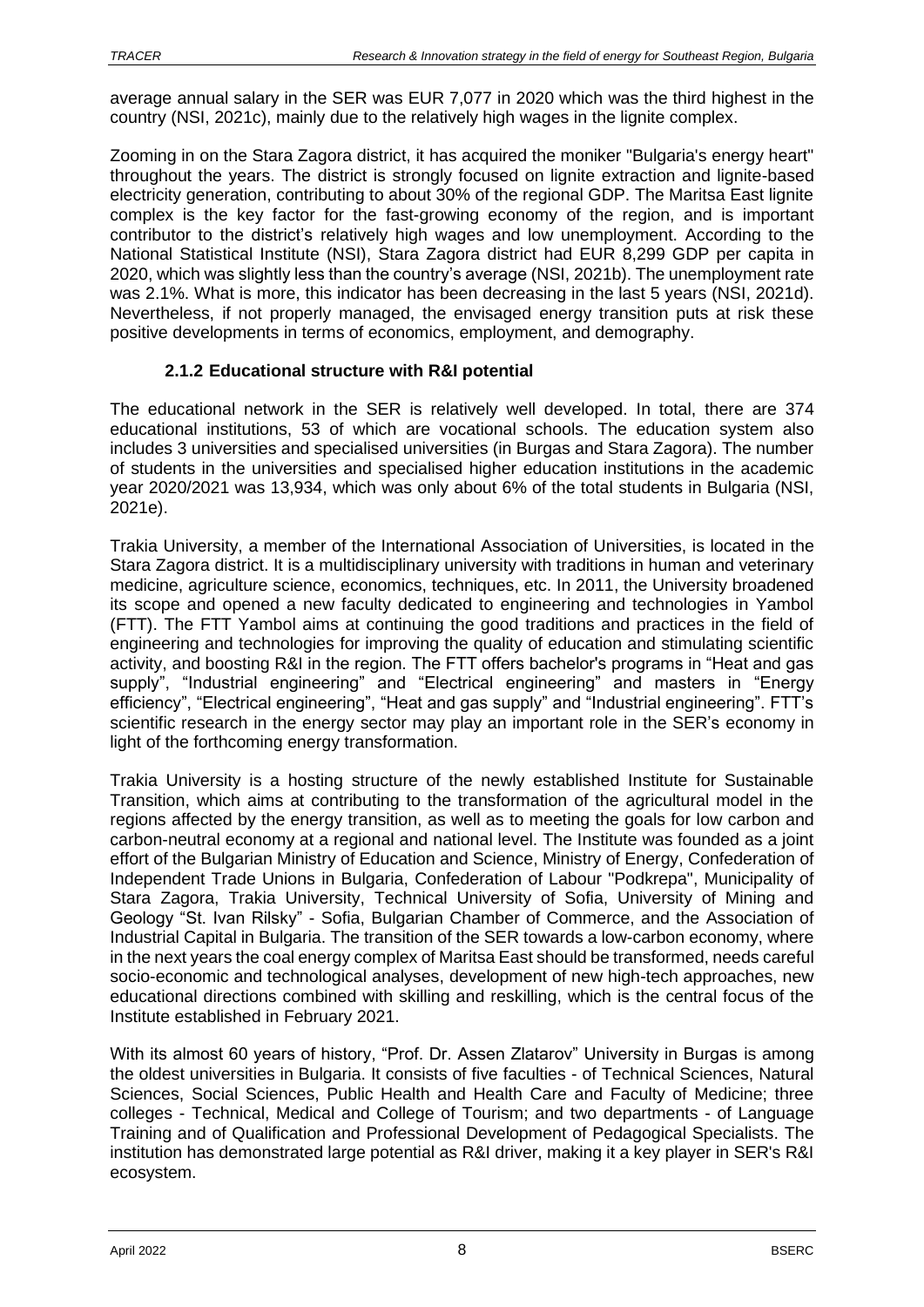

**Figure 2: Trakia University [Source: author's photography]**

Another important regional R&I player is the Burgas Free University - a modern and innovative private university providing education and research in the following academic areas: Legal, Social and Economic Sciences, Humanities, Technical and Computer Sciences. It has established cooperation agreements with 36 universities and organisations in Europe, America, Asia, and Africa. The University has the potential to play a role in social sciences and humanities (SSH) energy-related research in the future.

The newly established in SER European Digital Innovation Hub Zagore (EDIH Zagore) unites the efforts of local authorities, businesses and their associations, and academia. The hub is intended to be a driving force behind R&I in SER, connecting institutions, businesses, and academia. The hub is meant to build crucial digital capacities in SER to support the regional industrial ecosystems and the green and digital transformation in the following decades. The main challenge the hub is facing is the overall change in the long-term established industrial traditions and business interdependencies of the SER's economy towards decarbonization and transition to clean energy technologies.

The expenditure on research and development for 2020 in SER was 23.05 million euros, which is about a 25% increase compared to 2015. About 75% of these expenses are being made from private companies, despite the unfavourable legislative environment in the field (NSI, 2021f). The number of personnel engaged in research and development had also gradually increased to 2,675 employees in 2020, in comparison to 2015 when the R&I sector employed 2,256 people (NSI, 2021g). Surprisingly, both indicators - expenditure on R&I and R&I staff show the highest levels in Stara Zagora district, and not in Burgas, being the biggest city in the SER. About 56% of the R&I expenditures and about 61% of the employees in SER are generated in Stara Zagora district, which is mainly owed to the energy complex on its territory.

# <span id="page-8-0"></span>*2.2 Southeast Region's energy and environment outlook*

The National Recovery and Resilience Plan (CoM, 2022a) specifies 2038 as an indicative coal phase-out year. The European Commission and some national stakeholders, however, see this year, as not ambitious and the Bulgarian Government experiences pressure to either completely phase out or substantially reduce coal use for electricity generation until 2030. In relation to Art.22 (4) of Regulation (EU) 2019/943 of 5 June 2019, starting from 1st July 2025 the coal TPPs could rely only on energy trade (not on capacity services) and this would most likely lead to their insolvency. There is a chance, however, that TPPs are viable, if they operate only during the hours with very high electricity market prices.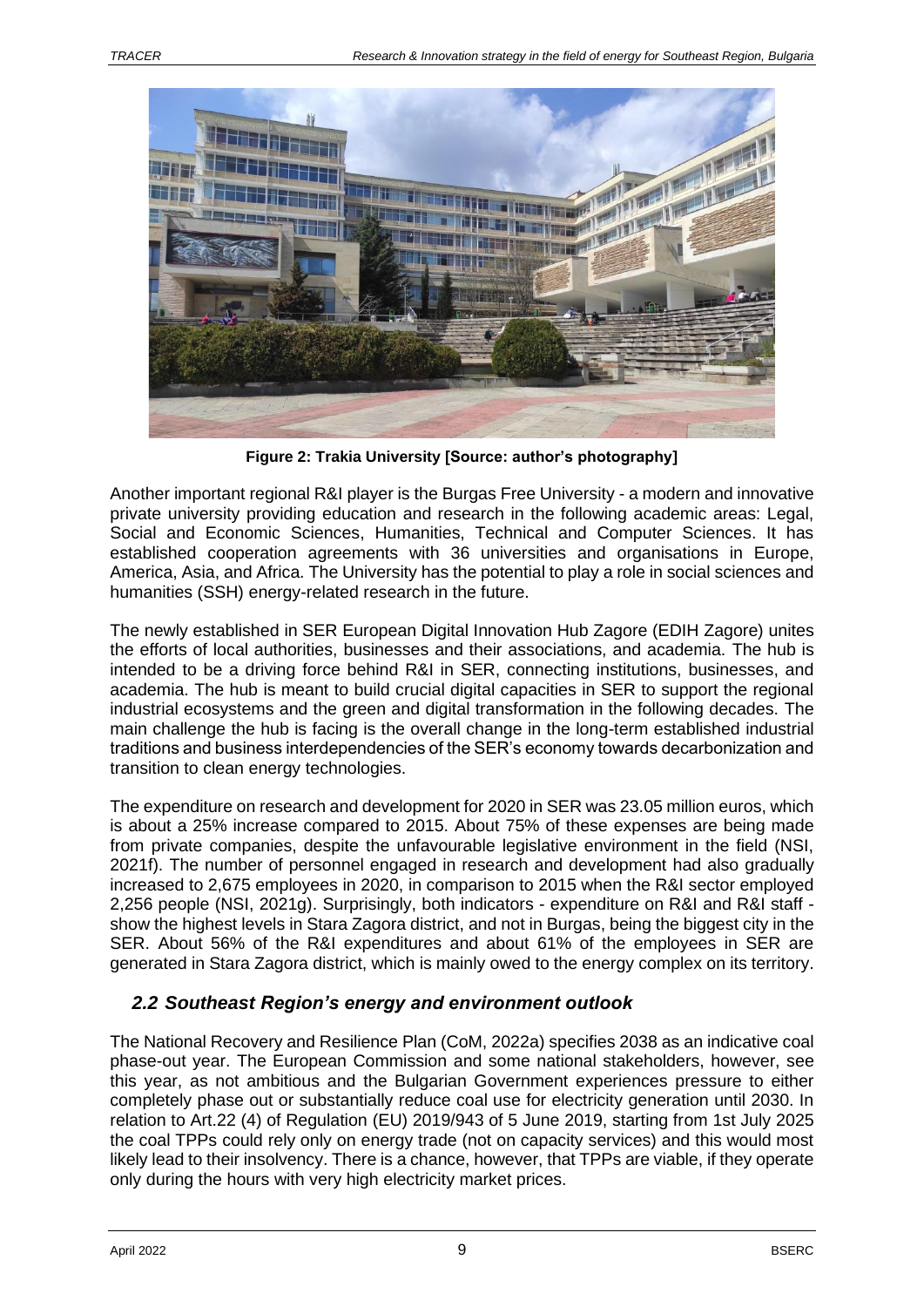Coal briquettes are currently used in 2 district heating companies (DHC) and in a small number of households in SER. The DHC in Sliven is currently preparing its complete switch to natural gas and, in the long-term, plans to install a 10 MW biomass-fired heat boiler. The DHC in Galabovo is expected to stop operation before 2030 (Nikolaev I., 2022). The use of coal briquettes in households is expected to continue its sharp decline in the next few years (Mihaylov T., 2021).

Natural gas is not expected to play a significant role in electricity generation after coal phaseout. The draft NRRP included a project for the construction of gas infrastructure to supply natural gas to Maritsa East complex, so that some of the coal capacities could be replaced by combined cycle gas turbines. However, this project was cancelled in January 2022 and is not present in the final Plan.

The Burgas District Heating Company is expected to continue consuming the same amount of natural gas until 2030 (Nikolaev I., 2022). Additionally, it is likely that there is a promising potential for new gas-fired CHPs in Burgas and Stara Zagora districts (ME, 2016). Furthermore, it is expected that the trend of increased gasification in households, industry and service sectors would continue until 2030 and beyond, in line with the priorities of the draft Sustainable Energy Development Strategy of the Republic of Bulgaria (ME, 2021) and the NECP (ME, 2020). All above projections, however, are highly uncertain in light of the recent increase in gas and carbon prices, and the geopolitical risks associated with the gas imports from Russia.

Due to the small untapped wind potential in Stara Zagora district, it is unlikely that wind energy projects will receive special support through their inclusion in the Territorial Just Transition Plan of Stara Zagora. It can therefore be assumed that wind energy in SER would rather develop at the average rate for the country, in proportion to the untapped technical potential in each region. This would result in an increase of the wind power capacity in SER from 121 MW in 2020 to 215 MW in 2030 and about 1,200 MW in 2050 (Nikolaev A. et al., 2021).

The southern part of SER, in which Maritsa East lignite complex is located, has significant solar energy potential and many believe that large-scale solar PV plants are an excellent opportunity for the post-mining development of the Maritsa East area. The large-scale solar PV capacity in SER, amounting to 421 MW in 2020, is projected to increase to 1,262 MW in 2030 and 1,826 MW in 2050 (Nikolaev A. et al., 2021). Additionally, small-scale (domestic) solar PV and solar thermal installations are expected to substantially develop in SER, in line with the stimuli laid down in the NRRP (CoM, 2022a).

According to the NECP, in Bulgaria, both the electricity and heat production from biomass will grow during the period 2020-2030 and most of that growth would come from the newly built biomass CHP plants. Biomass is expected to have a declining share in individual heating in SER, as users are expected to switch to cleaner and more comfortable alternatives. Although larger (community-based or industrial) biomass heating and CHP projects are expected to increase, it is not likely that they will reach a notable share in the 2030 energy balance of the region (Nikolaev I., 2022). Finally, no new hydropower generation capacity is expected in SER, as almost the entire technical potential is utilized (Mihaylov T., 2021).

There is a consensus that the intermittent renewable electricity (such as solar PV and wind) capacities in SER need to be combined with electricity storage and/or production of green hydrogen from the excess electricity. Both technologies are considered very promising for the region after 2030, when the costs are expected to go down (Nikolaev A., Dineva M., 2021). This is in line with the draft Energy Strategy, whose priorities include electricity storage systems and power-to-gas (hydrogen and methane) technologies (ME, 2021). The new NRRP includes battery storage projects, where the batteries are produced on the territory of Maritsa East complex (CoM, 2022a). It is likely that a large part of these batteries will be used in the complex, in relation to the expected high intermittent capacities there in the near future.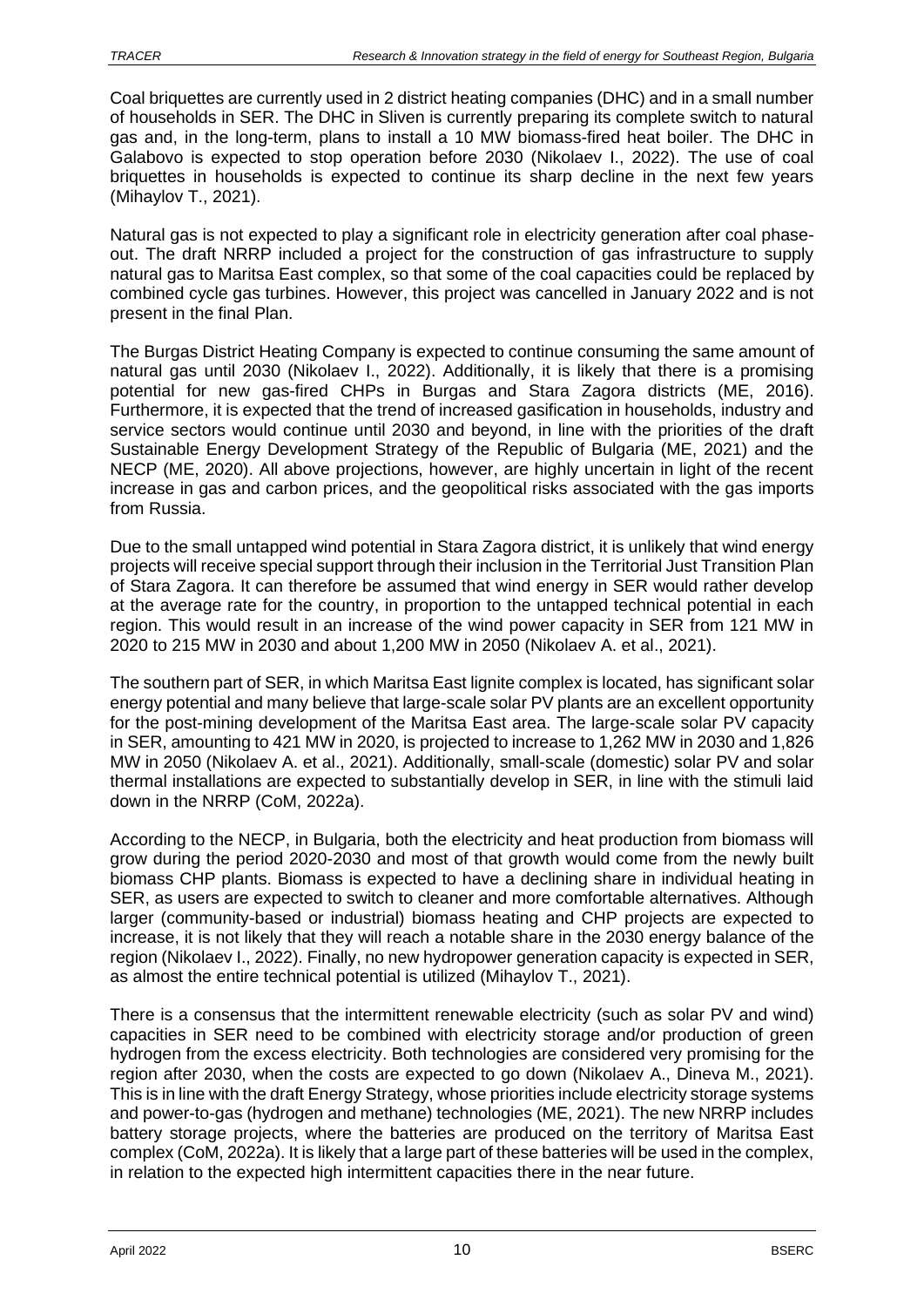According to the NECP (ME, 2020), Bulgaria intends to enable the integration of hydrogen in its energy and mobility systems. The expected annual final hydrogen consumption is 34 GWh in 2030 and 256 GWh in 2040, all of which would be in the transport sector. The hydrogen will be produced by electrolysers using renewable electricity. On the other hand, according to EUCO3232.5, in 2030 the hydrogen consumption would be much higher - 0.8 TWh/a in the low scenario and 1.4 TWh/a in the high scenario (FCH 2 JU, 2020). Bulgaria's Minister of Economy launched the process to prepare a new Innovation Strategy for Smart Specialisation 2021-2027, with the aim to further explore the deployment of electrochemical sources such as hydrogen and fuel cell technologies.

In the final NRRP, the Bulgarian government added two major energy projects (CoM, 2022):

- Waste incineration installations in the ex-coal fired TPPs in Maritsa East complex, expected to use 55,000 t/year waste (Stara Zagora Municipality, 2022); and
- Installation of 400 MW geothermal capacities on six locations, but none of these sites is on the territory of SER.

Another important direction that would remain a top priority until 2050 is the energy end-use efficiency. The more and more stringent building codes and the increasing demand for passive buildings are shifting the market towards innovative building materials, automation, heating and cooling systems. Additionally, the high energy prices combined with the subsidies offered by the Bulgarian government are a strong motivation for households to undertake building renovation. Prosumers and energy communities are still not popular and insufficiently supported by the legislation, but the activation of citizens seems inevitable, in order to capture the viable small-scale energy production opportunities. Finally, smart grids coupled with smart metering systems will support the development of generation based on intermittent RES and distributed generation.

# <span id="page-10-0"></span>*2.3 Southeast Region's current energy related R&I landscape*

The new challenges towards the decarbonisation of the national economies need highperformance R&I with improved access to excellence in innovative technologies. This is still missing at both national and SER level. Therefore, there is an urgent need to tackle the current R&I fragmentation and lack of enough R&I personnel.

Despite the high concentration of energy business in the SER, the region remains rather focused on technologies linked to coal extraction and processing. The R&I in the field of energy technologies supporting SER transition experiences additional problems due to the lack of a clear strategy for the energy transition in the region. The main challenge for 2030 and 2050 is how to preserve the region as an energy centre, despite the coal phase-out. A growing concern is that technological R&I may be slowed down by poor regional policies and lack of funding, associated with brain drain of well-educated specialists in new high-tech niches.

Almost unanimously, the respondents to the questionnaire, distributed for the purpose of the current Strategy, claimed that at present, there are very limited R&I activities in SER, but their potential is huge. Among all R&I organizations in the region (see section 2.1), the respondents identified the Trakia University and its Institute for Sustainable Transition and Development (ISTD) as the main driving force of the R&I sector in the region.

Besides academia, the private sector is also a driver of the R&I in the field of energy in SER. Prof. Zheko Ganev, an internationally recognized scientist in the field of quantum electronics, author of a number of patents and scientific reports in physiochemistry and electrochemical integrated technologies, manages an innovative company. He claims that there is an environmentally friendly way to extend the life of coal-fired power plants in the Maritsa East complex without changing their current operation. The proposed technology transforms chemically the TPPs' carbon emissions to methane that could be used for energy and non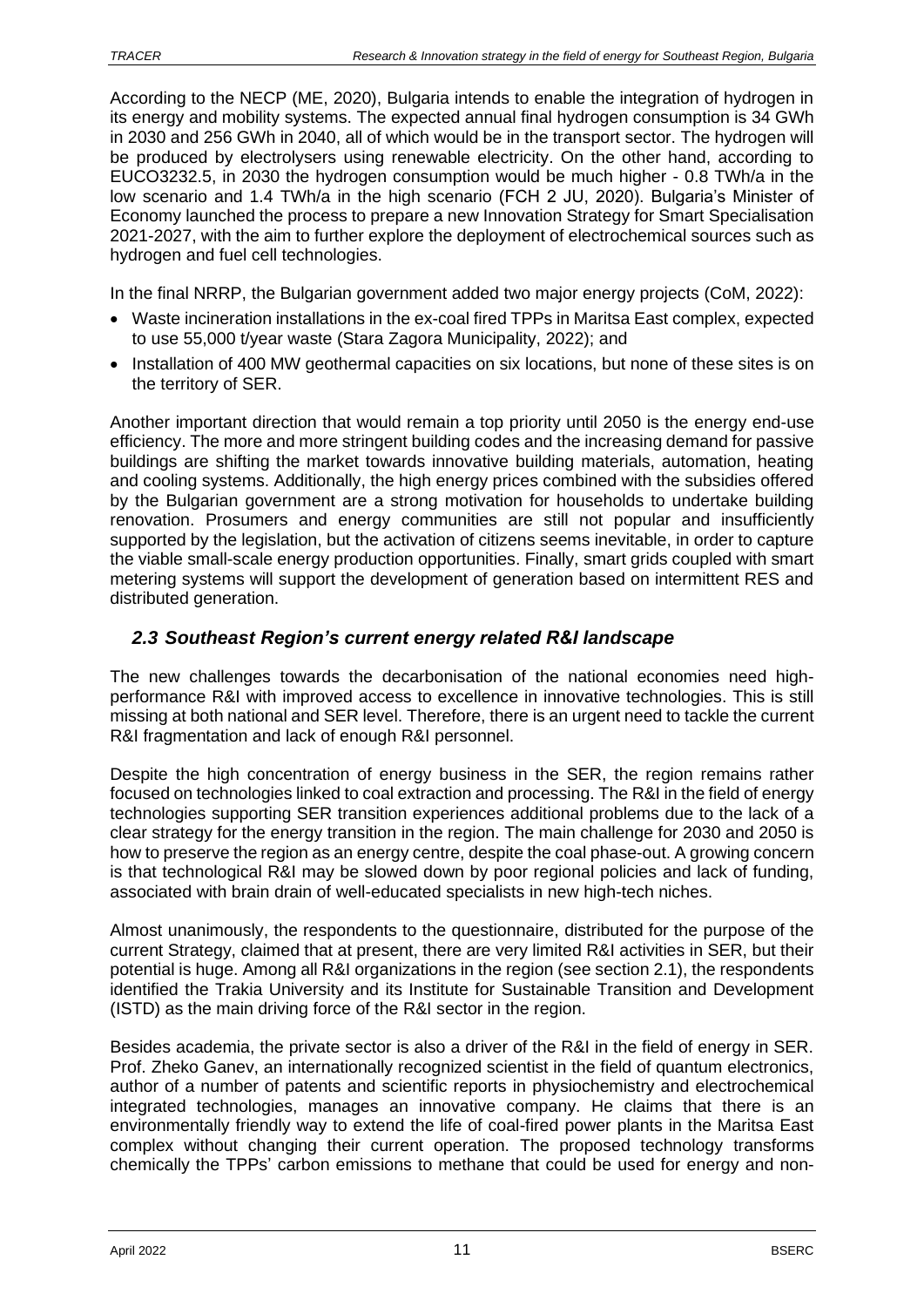energy purposes. The presented technology, however, is not yet confirmed as a working solution for efficiently reducing the coal emissions in Maritsa East energy complex.

An important catalyst of the transition processes in the SER is the non-governmental and nonprofit sector, particularly active in the field of public awareness raising and transposing of European and national legislation on a local level. Although not working directly in R&I, the local NGOs were the pioneers in introducing innovative concepts, such as "just transition", "clean energy", and "low-carbon economy" and within a number of EU-funded projects many studies have been implemented. Solar PV, wind, and biomass technologies are relatively mature. For these technologies, in Bulgaria there is a well-developed technical expertise for installation and maintenance. The R&I in the field is moderate and concentrated in research bodies and companies outside SER.

An important component of the transition is the introduction of hydrogen as an energy carrier for grid balancing, fuel for transport, raw material in industry, and for export. The SER is a partner in the Hydrogen Valley Platform. An important feature of the Valley's philosophy is that hydrogen works in synergy with (or reuse of): renewables generation, gas infrastructure, electricity grid, batteries, industrial production, etc. A regional hydrogen program is under development (short-term: 2026, medium-term: 2030, and long-term: 2050), demonstrating interoperability and synergies between production, storage & distribution and end-use applications, ensuring sectoral integration. In addition, the National Hydrogen Roadmap, currently under development, envisages the first hydrogen hub to be built in the Maritsa East energy complex.

This is in line with the Hydrogen Valley regional concept, in which the emphasis is put on the integrated system-level approach towards (Vladikova D., 2021):

- Production of renewable (solar and later on wind and geothermal) energy, for which the mining land of more than 240  $km^2$  would be partially recultivated. Part of it can be used for solar PV parks (15 GW till 2030 and at least 30 GW till 2050).
- Production of hydrogen through electrolysis powered by regional renewable (PV) energy: 600 MW electrolysers by 2030 and above 2 GW by 2050;
- Distribution and storage: for regional mobility with tube trailers; for industrial applications (ammonia production) – hydrogen pipeline to NEOCHIM by 2030; for export via a pipeline connecting Maritsa East with the Greek hydrogen pipeline by 2050;
- Hydrogen mobility 30 buses and 10 trolleys locally retrofitted for Stara Zagora by 2030; regional hydrogen transport for 2050 with > 60 buses, 50 trucks and 30 vans;
- Industrial feedstock for ammonia production in Dimitrovgrad: 300 MW electrolysers by 2030 and 1 GW by 2050;
- Electricity grid balancing via 100 MW electrolysers;
- Gas grid injection for 1 GW gas turbines after 2030;
- Hydrogen for 1 GW hydrogen gas turbines by 2050;
- Hydrogen for export, using above 1 GW electrolysers by 2050;
- Electrolysers production of 500 MW/year by 2030 and 2 GW/year by 2050.

Hydrogen deployment needs strong RTDI efforts at both national and EU levels. The newly established Department of Hydrogen Technologies and Energy Systems at ISTD has the mission to coordinate this process in two directions: (1) R&I and (2) education and training with an emphasis on skilling and upskilling following technological development. R&I cover both low and high technology readiness levels (TRL) thus ensuring activities needed for accelerated market deployment combined with preparation for the next-generation technologies. An emphasis is given on hydrogen mobility with the development of expertise and introduction of integration of hybrid system "fuel cell/battery". This direction will open a niche for investments in the production of hydrogen-electric vehicles in Bulgaria (Vladikova D., 2021).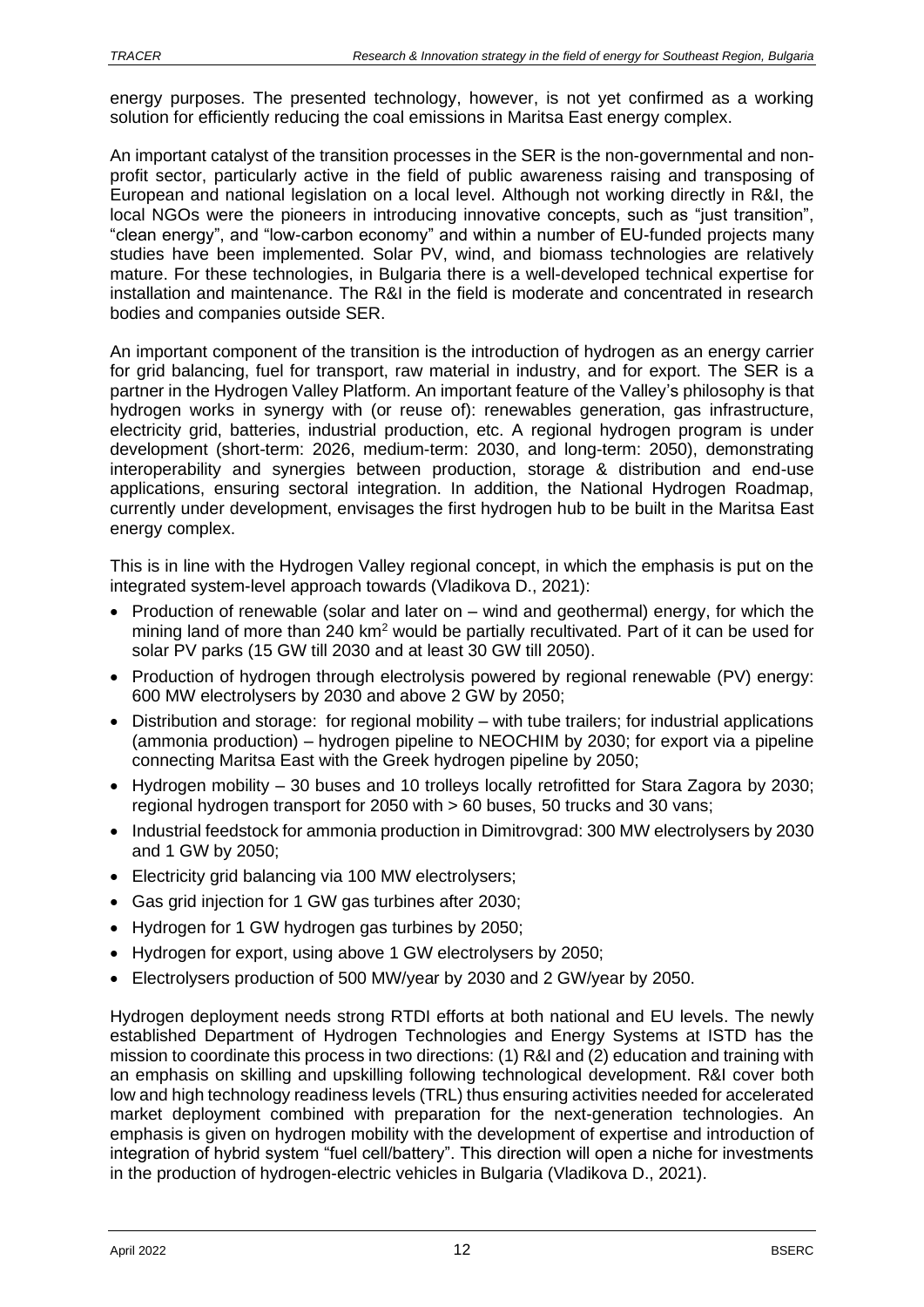The second high TRL development is hydrogen production from wastes which is a prospective niche taking into consideration that there are wastes from the local agriculture production. In relation to the next generation of technological developments, a new niche is the protonconducting solid oxide cells with the application for clean and dry hydrogen production and extraction of hydrogen from natural gas mixtures. With respect to education and reskilling, ISTD entered the European network for education TeacHy which develops the first Hydrogen Masters Degree Program covering all aspects – from production to application with 20 modules that can be used also for reskilling. The program may be used in other regions since only 30% of the education will be face-to-face while the other 70% will be online. (Vladikova D., 2021)

The different application niches are developed to demonstrate the overall energy and economic efficiency and resilience of the integrated system.



**Figure 3: SWOT analysis of R&I potential in Southeast Region**

Low public acceptance of the **Just Transition process**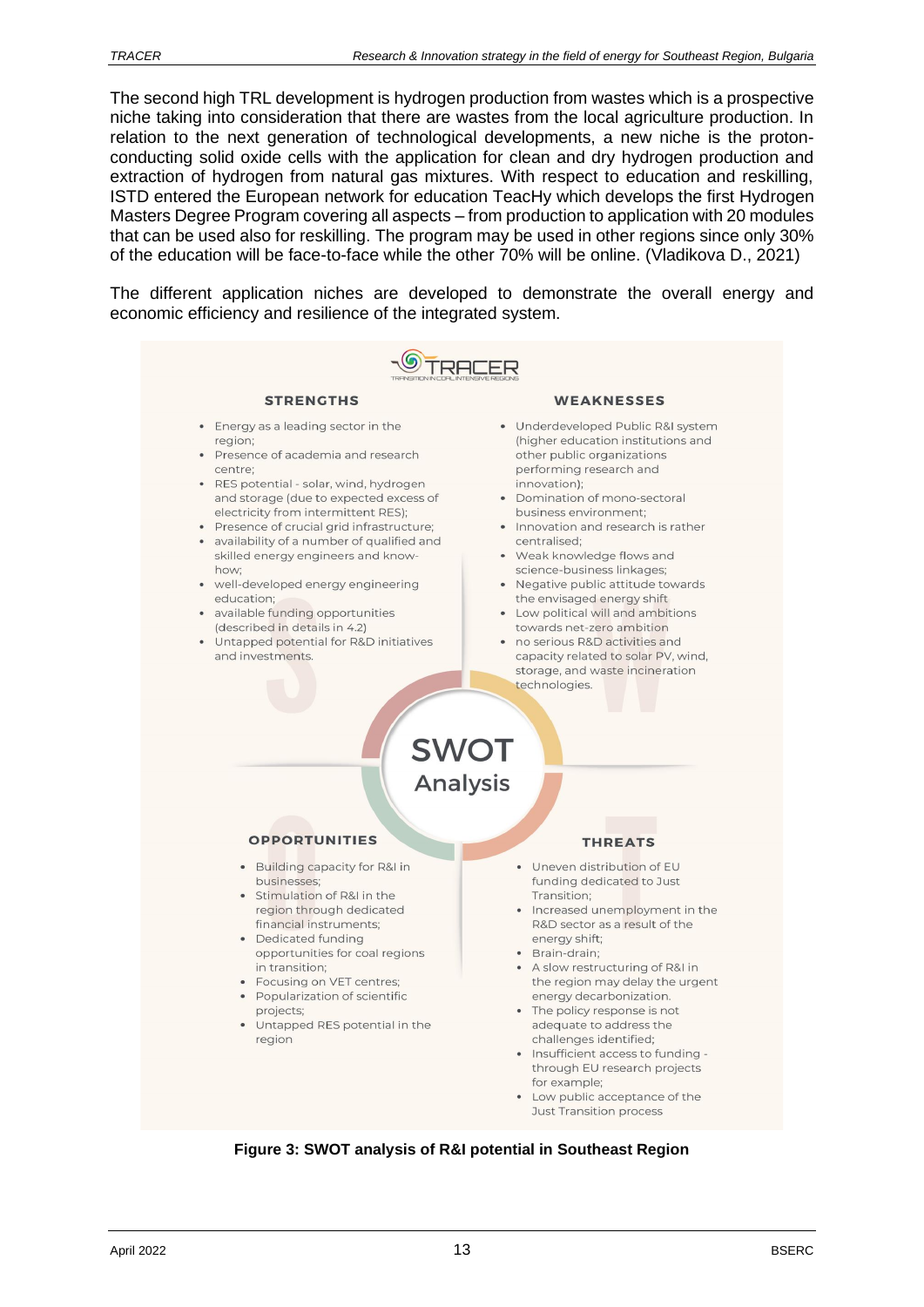A thorough SWOT analysis was performed based on the findings of the workgroup meeting and interviews with stakeholders in the SER region. The R&I in energy and environment has a very good basis and opportunities to build ambitious vision for 2030 and 2050. In the analysis below are shown the most important aspects that encourage or hinder the decarbonisation process and the transition to clean energy with a specific emphasis on R&I potential.

# <span id="page-13-0"></span>**3 R&I in Energy and Environment: Vision for 2030 & 2050**

### <span id="page-13-1"></span>*3.1 Objectives and outcomes*

The Strategy's aims and anticipated achievements are closely associated with the expected energy development in the Southeast Region. There can be no doubt that the R&I in energy and environment will make a real contribution to the long-term goal of the region's sustainable decarbonisation. This may be accomplished via the implementation of research that informs policy instruments, offers answers to regional difficulties encountered in the energy and environmental sectors, and contributes to economic competitiveness and development.

Effective and efficient R&I systems are needed to produce strong scientific, technological and innovation outputs, both in terms of quality and relevance, to address societies' economic and social challenges.

#### **Vision 2030**

The vision for 2030 of the Southeast Region (SER) of Bulgaria is derived by the main findings in the SWOT analysis:

#### **Improving the quality of the public research systems and putting in place the right framework conditions to facilitate investment and innovation in the region.**

A general overview of the R&I shows that in the EU regions scientific excellence is still to some extent concentrated in a group of leading regions, for example ones in the United Kingdom, the Netherlands, and Denmark. This achievement is due to the high quality of public research systems - higher education and academia and the well-built national and regional framework to facilitate the R&I activities in the region.

Creating the optimal circumstances for investment and innovation in the area by improving the quality of public research systems is of crucial importance to be achieved by 2030 and thus become a main aspect of the Vision 2030, part of this strategy.

A strategy for a more stable research system based on discussion, trust, and cooperation is proposed to improve the underdeveloped R&I. Three main principles need to be addressed in order to improve the public R&I system in energy and environment:

**Principle 1.** Increased percentage of the GDP invested for public R&I in the region;

**Principle 2.** Increased public-private collaboration:

**Principle 3.** Creation of public laboratories with a progressive rise in public R&I intensity: crowding-in effect shall be introduced from the public support to private R&I expenditures, leading to a progressive increase of private R&I intensity in the region.

A gradual increase of R&I budget allocated by the government is needed to stimulate businesses in SER to spend more on R&I. The effect would be more investments in the region for energy and environmental R&I, resulting in more research projects, more qualified researchers, and more high-tech businesses. This will lay the foundation for the next priority, included in Vision 2050.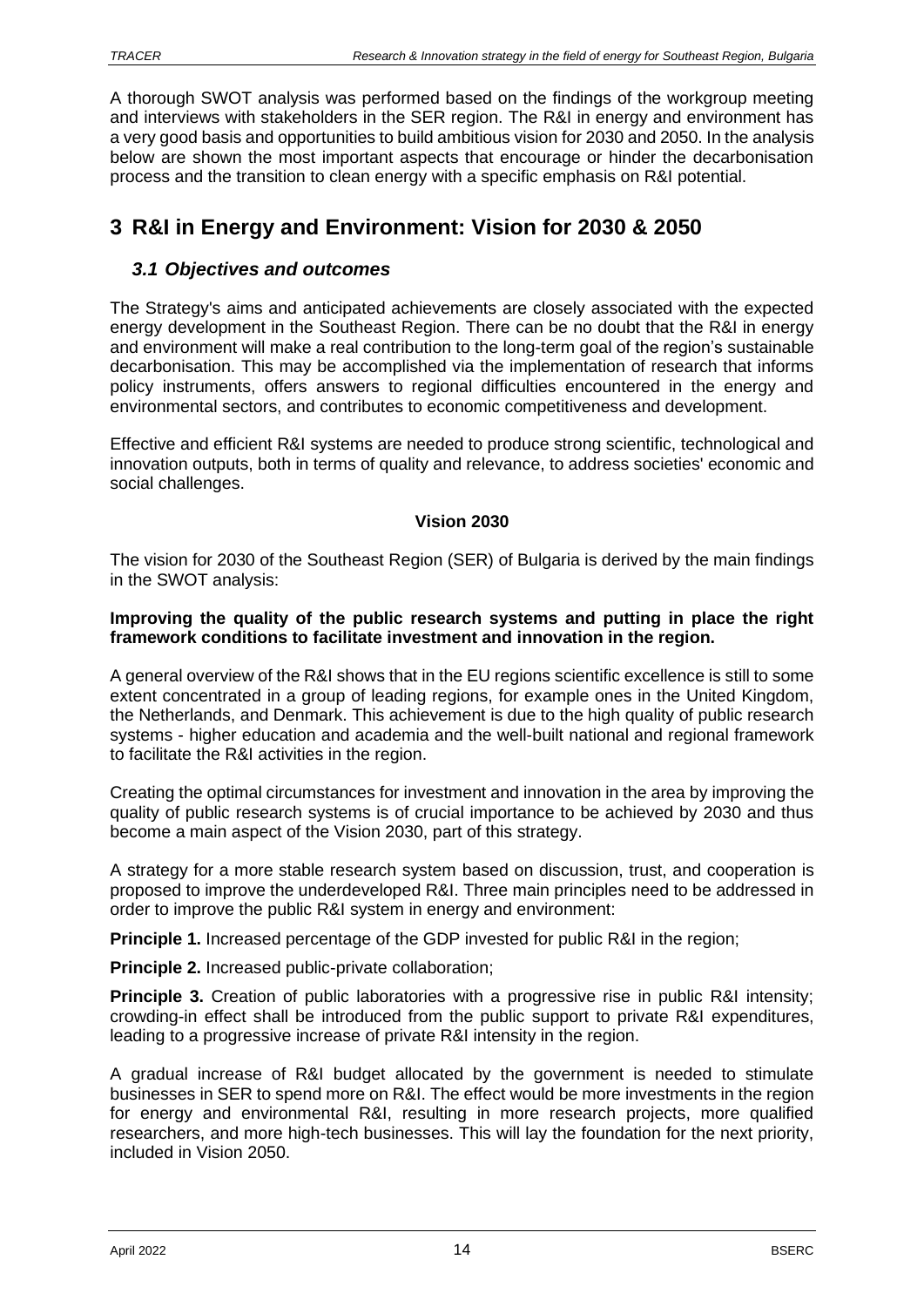### **Vision 2050**

#### **Decentralisation of R&I - strengthening of the regional academic and business potential and their linkage through a set of instruments and access to more funding opportunities**

For the development of R&I in energy and environment, a R&I Strategy focused on decentralisation of the R&I is needed. This would strengthen the regional academic and business potential and can be achieved via two main pillars:

1) Introduction of a set of instruments to boost R&I in energy and environment;

2) Improved access to funding opportunities for the regional academy and business.

The introduction of these pillars should be seen in a longer horizon and thus it is suggested to be included in Vision 2050 priorities. Decentralisation of the R&I - strengthening of the regional academic and business potential and their linkage through a set of instruments and access to more funding opportunities, can done by taking into consideration the thematic priorities of the Innovation Strategy for Smart Specialisation (IS3).

The intelligent specialisation requires a clear idea of the strengths and weaknesses of a country or region that must be combined with a strong leadership position and a common vision of innovation stakeholders. A good approach to support R&I is to bind all participants in the process and strengthen their entrepreneurial attitude with a view to adding value throughout the value chain. That is expected to build efficient and effective networks among stakeholders and to stimulate those factors that contribute to the achievement of intelligent growth.

The key to decentralisation of R&I is identifying areas in which the country or region have the potential to distinguish from and be more competitive than others. This can be done by Entrepreneurial Discovery Process (EDP), successfully illustrated in TRACER project. EDP consists of developing creative solutions to problems by combining strengths and new partners, taking risks, experimenting, looking for new ideas along the chain of value creation, or participating in new value chains. The ultimate goal is innovation: presenting innovative solutions on the market and generating growth and jobs. Research organisations, universities, creative sectors, public authorities, and civil society play an important role in this process.

The **European Digital Innovation Hub Zagore** should be given particular attention in Vision 2050, because it has the potential to serve as a focal point for R&I - to bring together public and private R&I projects and activities, to attract investments, innovative start-ups, business innovations, academic research, and accelerate the decarbonisation of SER. This includes development of solar, wind, energy storage, hydrogen, and waste-to-energy R&I projects for energy and economic diversification and attraction of investments. EDIH Zagore has established highly ambitious aims and targets that are precisely aligned with SER's strategic development. Below are listed the major themes on which academia, public and private R&I, investors, local businesses, local governments will collaborate on:

- Organic and large area electronics;
- Internet of things;
- Artificial intelligence;
- Cyber security;
- Virtual, augmented and extended reality;
- Simulation, modelling and digital twins:
- Software as a service and service architectures;
- Industrial biotechnology.

It is foreseen and agreed on by all local stakeholders that EDIH Zagore will be the leading body setting the R&I agenda in energy and environment in SER.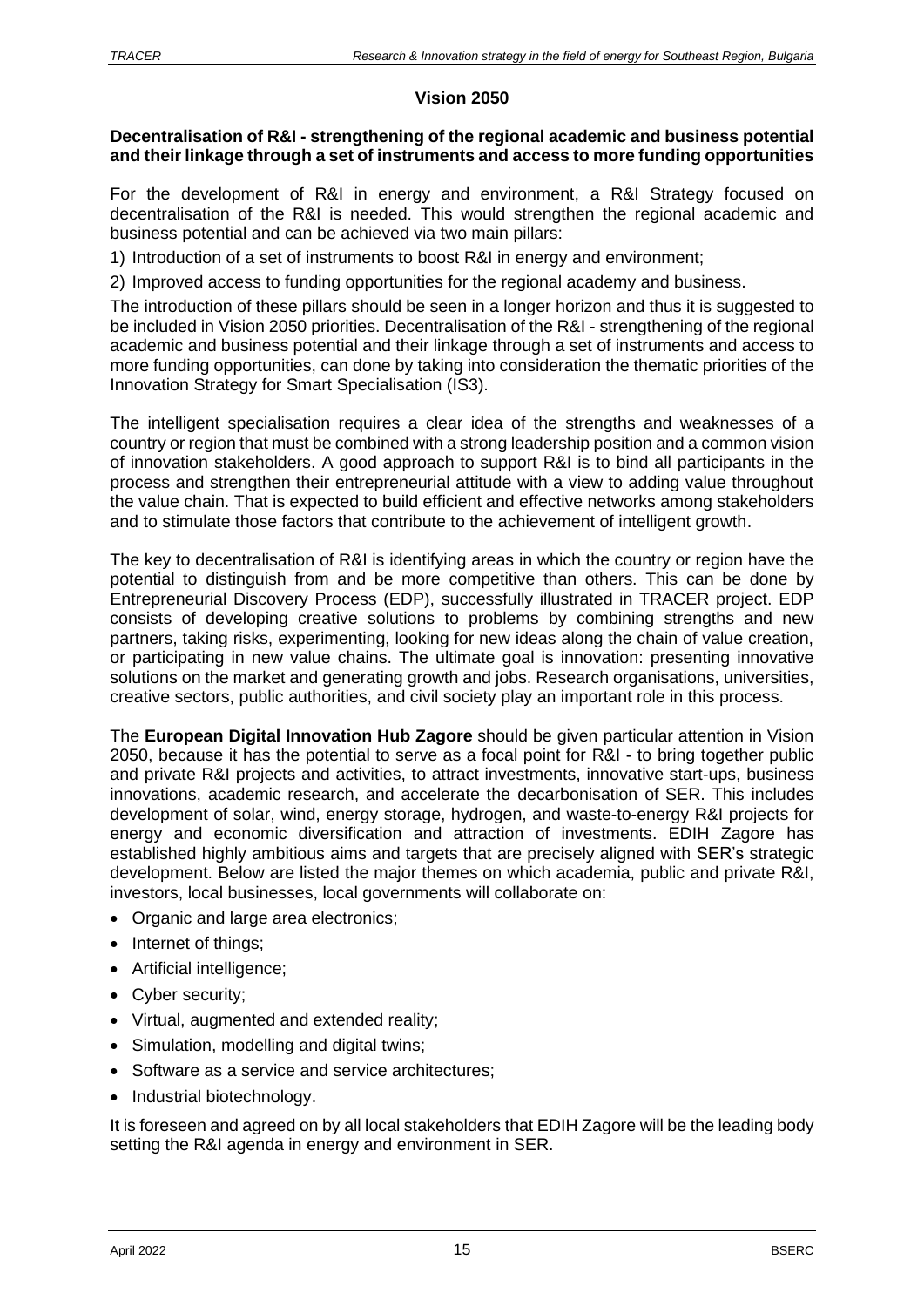# <span id="page-15-0"></span>*3.2 Key guiding principles*

The transition toward climate neutrality by 2050 in the EU gives energy a leading role, being responsible for more than 75% of the EU's greenhouse gas emissions. To achieve net zero emissions, the EU is in the process of developing a comprehensive research and development network that will guarantee the vitality of the sector and boost the creativity of European scientists. The long-term vision in the sector needs to be comprehensive and structured and should follow certain key principles.

It is essential, however, that the energy transformation is implemented smoothly by all affected regions and does not negatively affect the economies of the member states. Thus, the next key principles need to be followed by the local and regional decision-makers. These principles have been derived from the review of the region's existing R&I ecosystem and the sector's potential for further development, taking into account the SER's economic and social characteristics:

- Tailor-made policy design and implementation framework in favour of R&I sector, created for every member state;
- Complementarity of support mechanisms and diversification of sources, so as to have all sectors equally financed;
- Creating a link between research and business making scientific achievements accessible for the business;
- Adopting a nexus approach integrating environmental management and governance across sectors and scales;
- Improving accessibility of R&I achievements and bringing it closer to society:
- Public awarding the R&I employees and showing the good example;
- Applying a holistic approach to deal with the complexity of decarbonisation processes to ensure that nobody will be left behind;
- Establishing of multi-level partnerships to maximise the chance to award investments;
- Ensuring coordination and cooperation between public, private and research entities;
- Engaging local, regional, and national stakeholders in the decision-making process;
- Promoting the lower and responsible energy consumption of customers.

These principles complement the strategic goals set in the respective existing legislation in Bulgaria that mainly focuses on enhanced support for more effective cooperation between research organisations and business. The principles would support new forms of partnership, such as between business and Centres of Excellence, among the Centres of Excellence, between Digital Innovation Centres and Research Infrastructures, the development of which is supported and funded through the implementation of the National Roadmap for Scientific Infrastructure 2020-2027). The focus on R&I in the fields of energy and environment will strengthen the support for participation of all stakeholders, mainly business and research circles, in international projects. That participation would internationalise research and development and bring foreign experience and researchers in the teams implementing R&I projects, e.g. projects funded by EU's Horizon Europe Framework Program.

# <span id="page-15-1"></span>**4 Support framework for R&I in Energy and Environment**

# <span id="page-15-2"></span>*4.1 Multi-level governance structure for R&I policies in Southeast Region*

For the current Strategy, it is important to take into account that SER does not have an elaborated regional innovation strategy, despite the attempts made in the past. A document that touches upon the topic of innovation in terms of environment is the "Integrated Territorial Strategy for Development of the Southeast Region on NUTS2 level for the Period 2021-2027".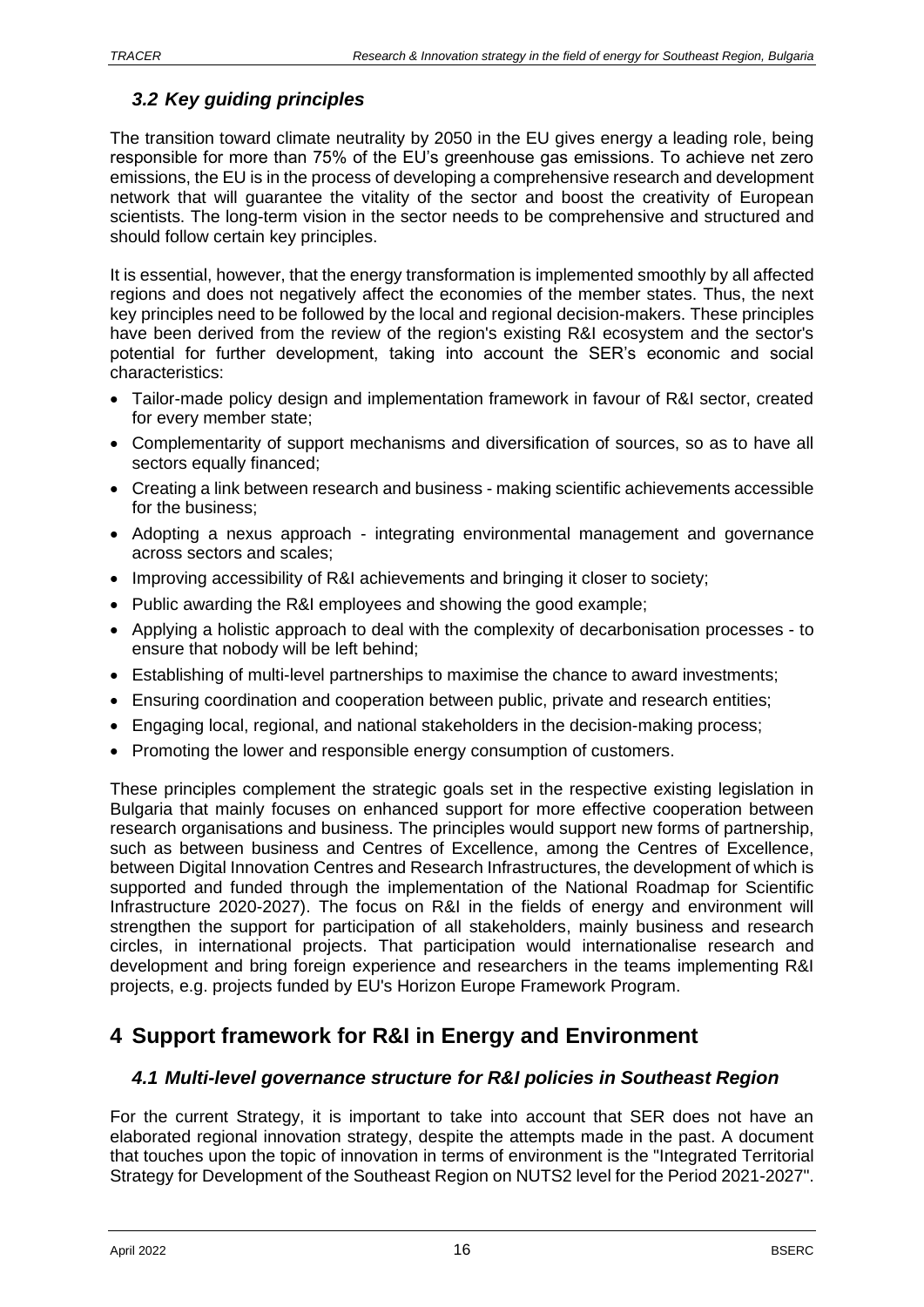It is a strategic planning document defining the general political, spatial, economic and thematic framework for the development of the region in the years of the new programming period 2021-2027, in accordance with the National Concept for Regional Development for the period 2013-2025, and takes into account the projections of sectoral strategies at the regional level in the field of economic development, education, science, transport, water, energy, broadband communications, health, social services, tourism and environment (MRDPW, 2020).

In priority 1, it is stated that support will be granted for boosting the smart and dynamic economy of the SER with the main aim to achieve sustainable economic growth by developing a competitive economy. This circumstance plays a key role in creating conditions for improving the quality and standard of living of the population in the region. It is underlined that the construction, maintenance and access to modern scientific infrastructures, the introduction of new technologies and the application of innovations is the surest way to increase the competitiveness of the region. In the same direction is also the proposal for the establishment of a "High-Tech Academic Centre Burgas" based on the potential of universities in the region. It encourages the creation of new industrial zones with a focus on investors in logistics bases and environmentally friendly, high-tech industries that create sustainable employment and ensure high wages, and are an important factor in the development of the region. Serious emphasis is being placed on the development of the maritime economy (MRDPW, 2020).

The multi-level governance of the current R&I Strategy in the field of energy can be implemented by the working group, formed jointly by the EU projects TRACER and DeCarb, for the purpose of the development of a vision, strategy and action plan for the energy transition of SER. The working group consists of representatives from the following stakeholders:

- Local and regional authorities, especially the ones most affected by the transition;
- Research bodies from SER and other regions:
- Regional businesses and their associations:
- Energy centres, energy consultants, NGOs, labour unions, and others.

The local authorities, especially the largest ones – Stara Zagora and Burgas municipalities,



**Photo credit:** *[Trakia University](http://www.uni-sz.bg/structure/%D0%BB%D0%B0%D0%B1%D0%BE%D1%80%D0%B0%D1%82%D0%BE%D1%80%D0%B8%D0%B8/%D1%86%D0%B5%D0%BD%D1%82%D1%80%D0%B0%D0%BB%D0%BD%D0%B0-%D0%BD%D0%B0%D1%83%D1%87%D0%BD%D0%BE-%D0%B8%D0%B7%D1%81%D0%BB%D0%B5%D0%B4%D0%BE%D0%B2%D0%B0%D1%82%D0%B5%D0%BB%D1%81%D0%BA%D0%B0-%D0%BB%D0%B0/)  [Central Research Laboratory](http://www.uni-sz.bg/structure/%D0%BB%D0%B0%D0%B1%D0%BE%D1%80%D0%B0%D1%82%D0%BE%D1%80%D0%B8%D0%B8/%D1%86%D0%B5%D0%BD%D1%82%D1%80%D0%B0%D0%BB%D0%BD%D0%B0-%D0%BD%D0%B0%D1%83%D1%87%D0%BD%D0%BE-%D0%B8%D0%B7%D1%81%D0%BB%D0%B5%D0%B4%D0%BE%D0%B2%D0%B0%D1%82%D0%B5%D0%BB%D1%81%D0%BA%D0%B0-%D0%BB%D0%B0/)*

are committed to triggering the R&I potential of the SER. For example, in September 2021 the municipality of Stara Zagora co-organized in partnership with the Chamber of Commerce and Industry (CCI) and the Trakia University training for business model development and academy of innovation, which trained representatives of the innovative businesses and students in the region to develop a business model for innovative start-ups. Another example was the business meeting held in June 2021 in the city of Burgas, dedicated to the investment climate and prospects in the city as well as the potential development of innovative products and manufacturing methods with high added value. The SER shows potential for setting of digital hubs in Burgas and Stara Zagora, where also the

biotechnology sector can be developed.

Creating a regional innovation ecosystem will increase the potential of Stara Zagora (the district and municipality most affected by the transition) in the field of science & innovation and business relations. In comparison, in 2018 the capital city of Sofia attracted about BGN 322 million for the development of science and innovation, while the funds for the Stara Zagora region in this direction were 15 times less (Evgeniev E., 2020). Stara Zagora, as a strong industrial centre, could attract considerable foreign investments in the coming years, with an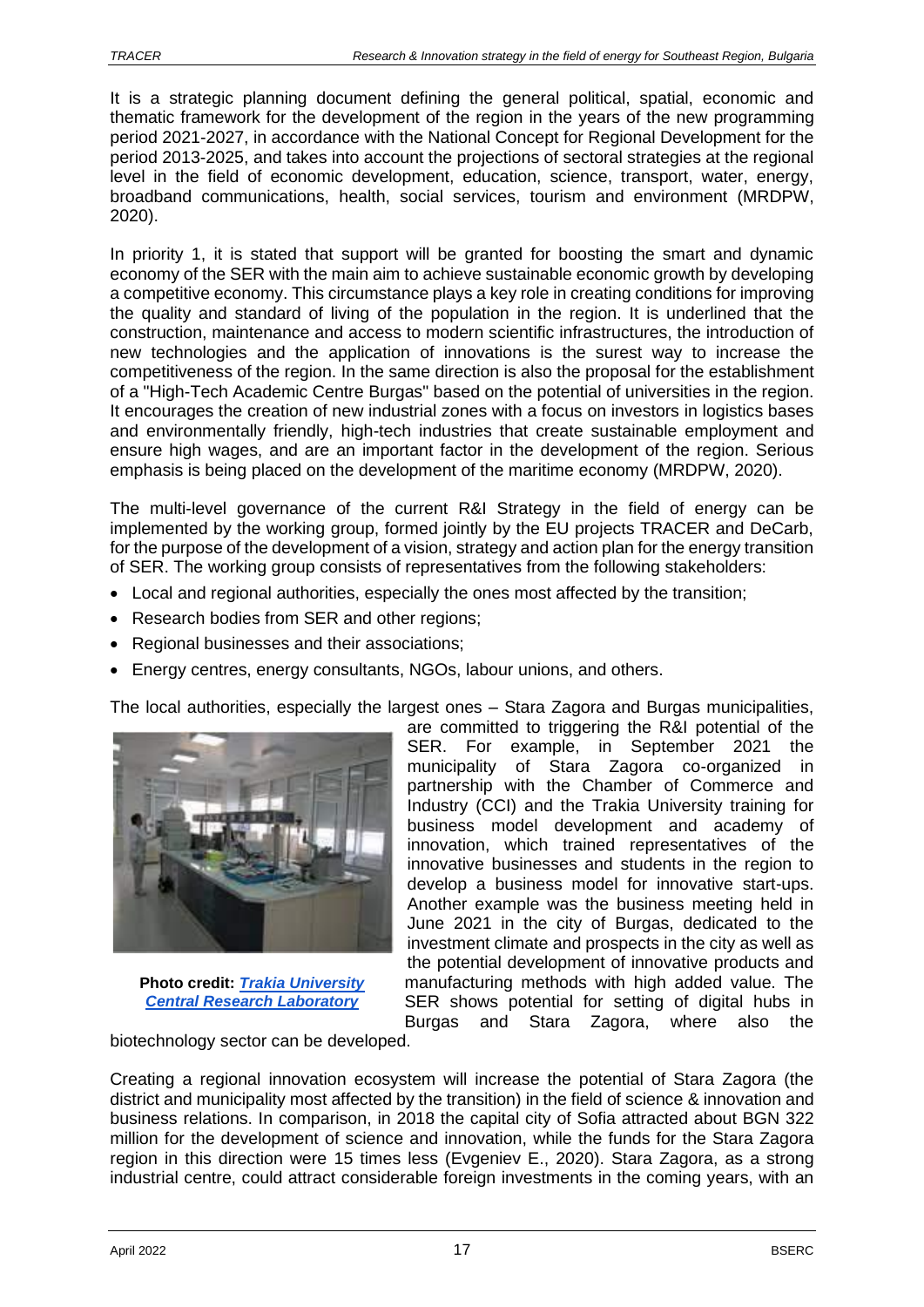increasing share of R&I. In this direction, the local and regional authorities and relevant associations need to make steps towards consolidation of the interests of science and business, e.g. by networking the research and educational entities with businesses.

Among the research bodies in SER, potentially an important player in the multi-level governance structure for R&I policies is the **Central Research Laboratory** (CNL) within the Trakia University established in 2008. CNL is a developing laboratory for the implementation of high-tech methods and analyses in the field of natural sciences and research at high and modern standards. The specialists working in this centre provide qualified assistance and advice to research teams from all major units of the University (Trakia University, 2022).

# <span id="page-17-0"></span>*4.2 Funding opportunities*

#### **4.2.1 National Strategy for Development of Scientific Research in the Republic of Bulgaria 2017-2030**

The "National strategy for development of scientific research in the Republic of Bulgaria 2017 - 2030" (CoM, 2017) analyzes in-depth the current structure of R&I funding, and successfully identifies significant issues in the existing funding model. The Strategy determines the goals and the corresponding measures and actions for boosting the development of research in the period 2017-2030. It was one of the necessary conditions for achieving the objectives set out in the Partnership Agreement of the Republic of Bulgaria with the EC in the programming period 2014-2020 and was directly linked to the Innovation Strategy for Smart specialisation (IS3) 2014–2020. The strategy has the ambitious goal to turn Bulgaria into an attractive centre for cutting-edge research through the rapid, large-scale and long-term development of scientific system research. It demonstrates support for research and development of new technologies, attracting and retaining young talents in Bulgaria, strengthening the responsibility of Bulgarian science to society and business and vice versa, raising the international authority of the country in the field of science and as a final result achieving economic growth and significant improvement of the quality of life in the country.

According to the Strategy, the funding methods at the national level fall within the scope of two national instruments - the Bulgarian National Science Fund (BNSF) and the National Innovation Fund (NIF). BNSF has a flexible structure and can integrate new directions depending on the expressed interest and trends in project proposals. The NIF, on the other hand, relies on thematic priority research areas to facilitate the selection of potential candidates to support research and its implementation and improvement. BNSF has a limited budget, which was significantly limited after Bulgaria's accession to the EU, with the presumption that this difference will be offset by the funds raised from European science programs. However, research institutes in Bulgaria fail to take advantage of these opportunities, it is difficult to have a leading role in international teams and we traditionally maintain the last place in attracting funds per capita and the success of project proposals (CoM, 2017).

# **4.2.2 National Innovation Fund (NIF)**

The NIF, established in 2004 in accordance with the draft Innovation Strategy for Smart Specialisation of the Republic of Bulgaria 2014 – 2020 (IS3), is one of the tools for implementing the innovation strategy of the country. Through the implementation of the activities under the Fund in the period 2016-2020 the goals set in IS3 are followed. The main goal of the Fund is to promote research and development, increase the competitiveness of enterprises, and stimulate cooperation between science and business in Bulgaria. Additionally, the Fund has as a purpose to (MEI, 2021):

- encourage the implementation of research and development projects initiated and implemented in enterprises in order to develop new or improved products, processes, or services;
- increase the volume of production;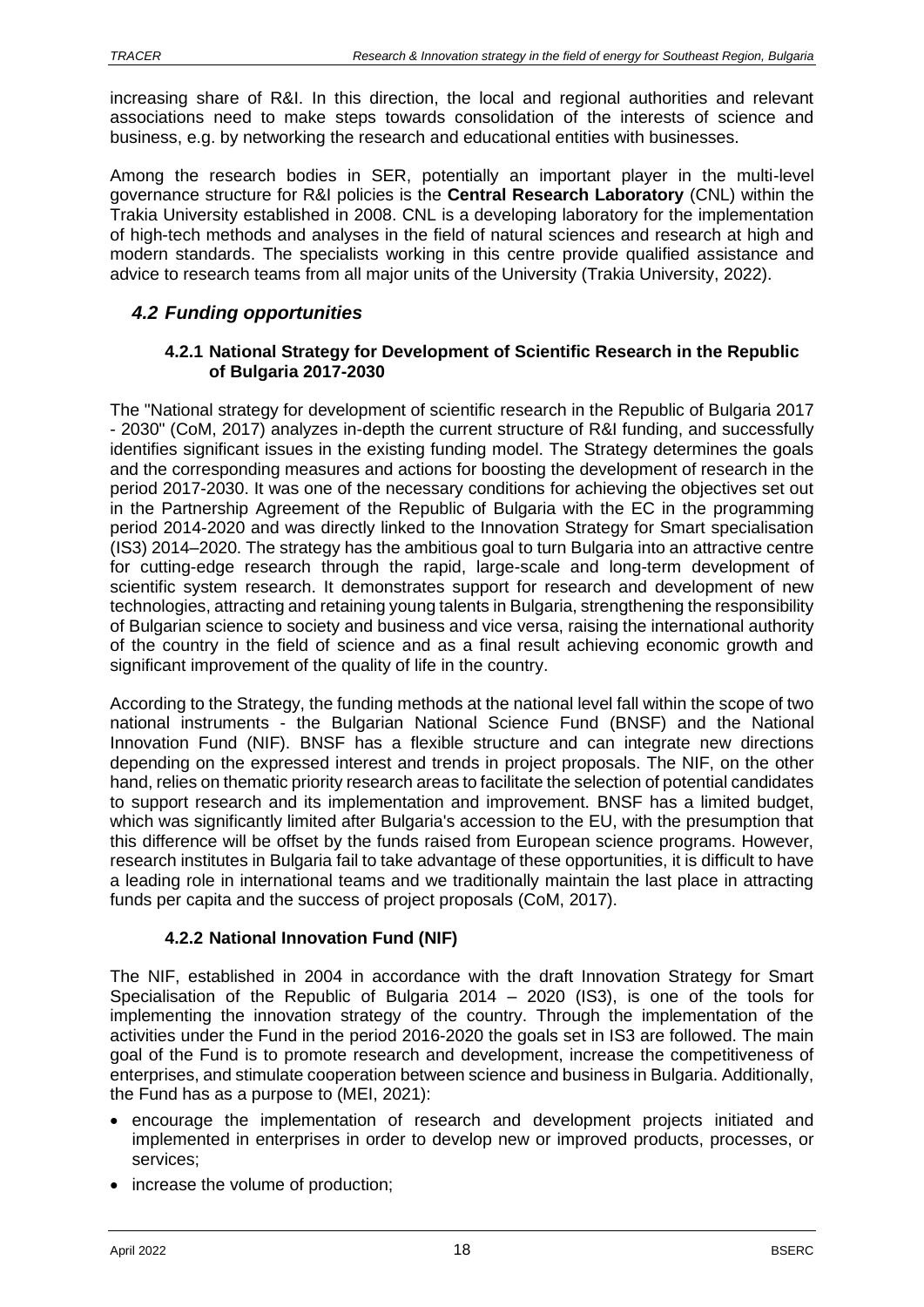- improve the quality of manufactured goods, services or processes:
- reduce the amount of resources used:
- increase investment in efficient enterprises.

The thematic areas embraced by the NIF are in accordance with IS3 (MEI, 2015):

- mechatronics and clean technologies;
- information and communication technologies and informatics;
- healthy living and biotechnology industry;
- new technologies in the creative and recreational industries.

### **4.2.3 Bulgarian National Science Fund (BNSF)**

The BNSF's purpose is to support financially projects and activities for the promotion and development of research in accordance with the European Framework for State Aid for Research, Development and Innovation, the National strategy for developing of scientific research, the National Reform Program, the EU framework programs, and others. The BNSF provides financial support for the implementation of world-class research and development of scientific capacity in Bulgaria, related to (BNSF, 2022):

- the creation of new scientific knowledge;
- Bulgarian history, language, culture and national identity;
- promoting the development of the natural, technical, humanitarian and social sciences;
- solving problems in the field of economy, education, agriculture, ecology, social processes, human resources, security, defence and health.

The activities of the BNSF are carried out by funding national scientific programs and research projects in universities and research organizations in Bulgaria, following internationally recognized standards and taking into account the existing national scientific potential and public needs and priorities. The Fund, with the assistance of the Ministry of Education and Science, works in coordination with other research funding institutions. BNSF is involved in the preparation and implementation of the programmes set out in the budget in the program format of the Ministry of Education and Science. The financial stimulation of research is carried out in a way that ensures efficiency and transparency in the spending of public funds (BNSF, 2022).

### **4.2.4 Competitiveness and Innovation in Enterprises Program 2021–2027**

The new Competitiveness and Innovation in Enterprises Program 2021-2027 (CIEP), the successor of the Operational Program Innovation and Competitiveness 2014-2020, puts a special emphasis on innovation as a main driving force for improved competitiveness, sustainability, and progress. CIEP aims at achieving smart and sustainable economic growth, as well as industrial and digital transformation in the country. As an instrument for the implementation of the European Cohesion Policy for the period 2021-2027 and the European Regional Development Fund, CIEP is intended to contribute to the achievement of the following policy objectives set at EU level (CoM, 2022b):

- *A smarter Europe by promoting innovative and smarter economic transformation*. The aim is to strengthen the capacity for R&I and the introduction of modern technologies, mastering the benefits of digitalisation for citizens, companies and governments, enhancing the growth and competitiveness of SMEs, developing skills for smart specialization, industrial transition and entrepreneurship. The CIEP provides for increasing the share of developed and implemented product and process innovations in enterprises and support for the application and protection of industrial property.
- *A greener, low-carbon Europe by promoting clean and equitable energy transition, green and blue investment, circular economy, climate change adaptation and risk prevention and management.* The CIEP supports energy efficiency measures and transition to circular (secondary) use of materials. The European subsidies support modernization in waste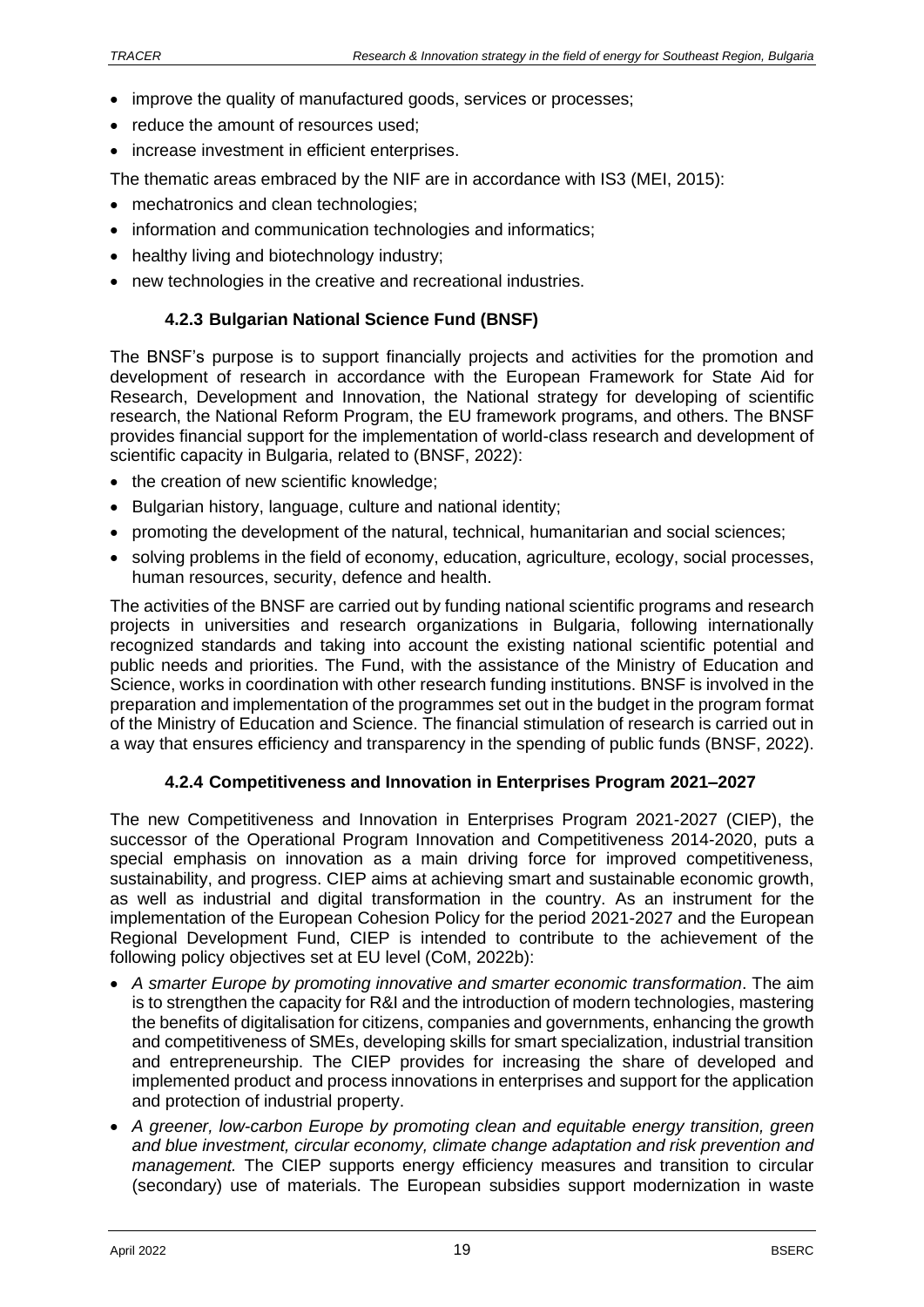management. The European Fund emphasizes the awareness of entrepreneurs about the benefits of developing circular business models, as well as support for starting the production of green products and services.

- *Innovation and growth*. The financial assistance from CIEP is determined to strengthen the R&I capacity, the introduction of modern technologies to increase the innovation activity of small and medium enterprises, taking into account the regional differences and the available potential in different regions. Financial resources are provided for the implementation of digital solutions.
- *Digitization*. The COVID-19 crisis calls for intensive promotion of digitalization in order to restructure workflows. The goal is to provide support in correspondence to the needs and potential for the use of ICT technologies by enterprises, as well as to anticipate and create a system for measuring the level of digital transformation of enterprises.
- *Digital Education Action Plan* (2021-2027) outlines the European Commission's vision for high-quality, inclusive and affordable digital education in Europe. It focuses on stimulating the benefits of digitalization for citizens, companies, and governments. The purpose of the projects under this program is the achievement of successful digital transformation of Bulgarian SMEs, introduction of digital solutions and programs, cybersecurity and data confidentiality.
- *Strengthening the R&I capacity and the introduction of modern technologies*. Support is provided for the development and implementation of in-house innovations, attracting foreign researchers and creation of innovative start-ups.

The main activities envisaged by the CIEP 2021-2027 include implementation of innovations in the processes, marketing and organizational structure, whether it is in-house innovation or innovation in collaboration with other companies and the implementation of digital solutions in support of R&I, building research teams, providing access to relevant for the innovation process with information and knowledge, stimulating the implementation of internal R&I for enterprises, increasing the share of developed and implemented product and process innovations (CoM, 2022b).

#### **4.2.5 Programme for Research, Innovations and Digitalisation for Intelligent Transformations 2021 – 2027 (RIDPIT)**

With a budget of EUR 860 mln, RIDPIT is one of the tools for the implementation of the new policy of interaction between R&I areas. RIDPIT addresses the deficits and challenges in the research and development activities in the country and directs its efforts to (SARI, 2022):

- Building and developing a national R&I ecosystem, inclusive of integration and productive interactions among the separate participants in the system;
- Establishing and developing stable partnerships between the research, academic and innovation teams and the business, in order to intensify the intake of knowledge, technologies and innovations in strategically important spheres of industry and economy;
- Intensifying the transfer of technologies and the marketing of research results through efficient licencing, creation of spin-off companies and building up the capacity for transfer of technologies, including by means of improved financial tools;
- Speeding up the pace of internationalisation and the effective participation in the space of European R&I, including through synergy with EU Framework Programme for R&I; initiating and strengthening of global partnership networks and collaboration for the purpose of increasing the added value of a given idea, research results and products;
- Continuing the processes of digitalization of R&I;
- Developing an efficient electronic government and creating a new digital environment for furthering the progress of the Bulgarian economy and society;
- Developing and heightening the cyber security level in the digital space in the public sector in collaboration with it, including on international level. (SARI, 2022)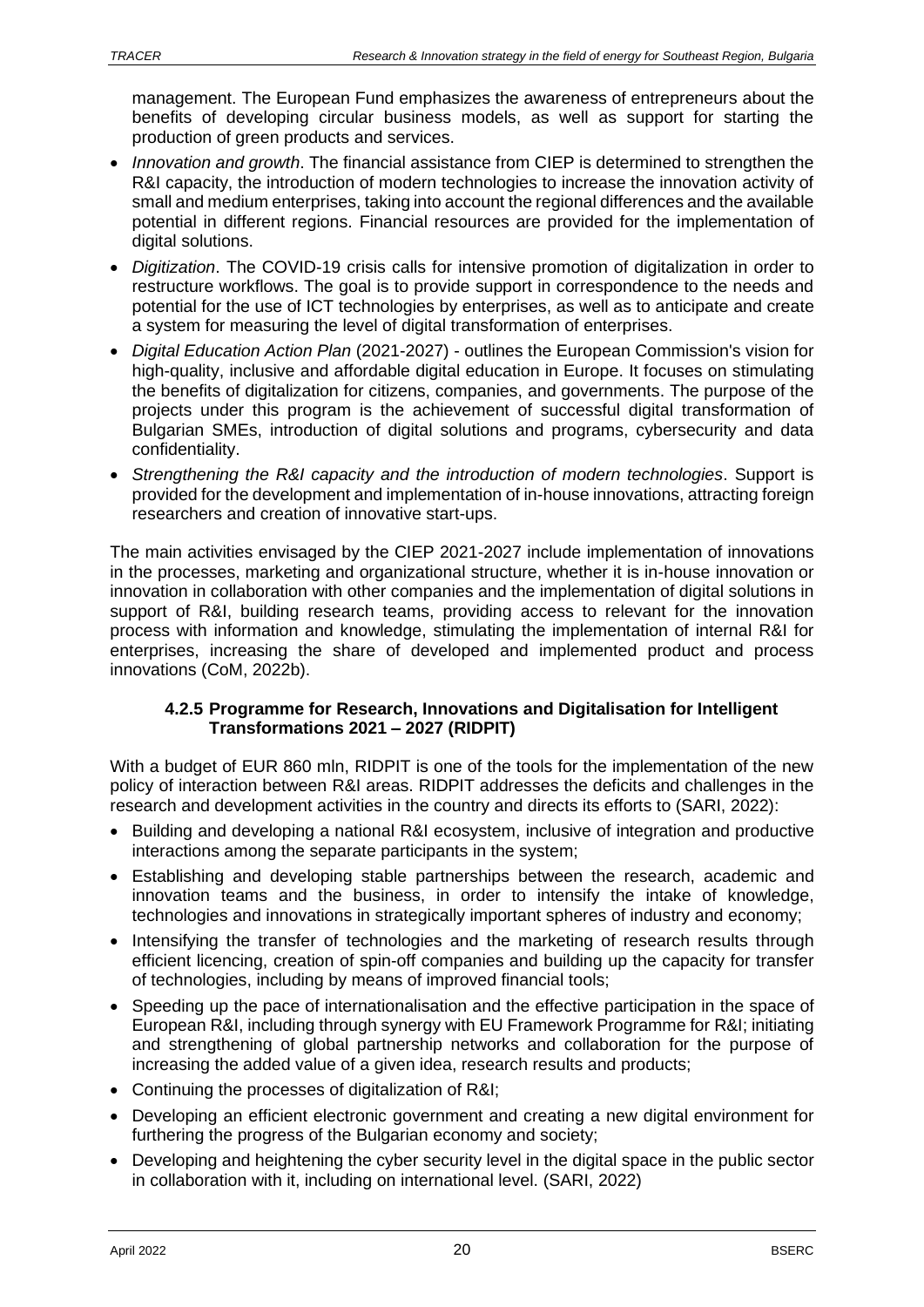The measures envisaged at the regional level for accelerating of R&I ecosystem include the creation and development of regional innovation centres and/or specialized R&I infrastructure as part of the setting up of industrial parks and innovation clusters. Support will be provided only after mapping the needs and according to the National Roadmap for Research Infrastructures. These measures complement the support provided in NRRP for industrial parks identified as strategically important. This approach is considered highly beneficial for regions such as SER which are facing the challenge of the energy transition and the transformation of the local economy to low-carbon, clean and sustainable practices.

The activities will be implemented through the Integrated Territorial Investments (ITI), for the period 2021-2027. The supported measures must meet the objectives and priorities set out in the relevant NUTS2 integrated territorial development strategies (a bottom-up approach) and mapping of needs, carried out at the national level for the development of the R&I ecosystem (top-down approach). ITI will support a set of interrelated and complementary project ideas, implemented through partnerships involving a wide range of stakeholders and actors in the socio-economic life of the specific area. The sources of funding for the individual projects are different and include programs co-financed by the ERDF, ESF+, financial instruments, state and municipal budgets, own funds and others, etc (SARI, 2022).

The implementation of the individual projects will be carried out in a coordinated manner, combining the measures under the RIDPIT for smart transformation with the interventions at the regional level under the other programs of the cohesion policy. Thus, support for regional innovation centres and specialized R&I infrastructure in industrial parks will be complemented by support for the development of the innovation capacity of enterprises in and around industrial parks and their creation, growth and internationalisation under the Competitiveness and Innovation Program. Infrastructure measures to promote economic activity in the municipalities, including technical infrastructure for business development and industrial parks, will be supported by the Regional Development Program. If necessary, the above measures will be complemented by measures promoting partnerships between educational institutions, social and economic partners under the Education Program and social measures under the Human Resources Development Program (SARI, 2022).

# **4.2.6 Bulgarian National Recovery and Resilience Plan (NRRP)**

The Bulgarian National Recovery and Resilience Plan (NRRP) is the only strategic document, which includes a list of aims and reforms in the key sectors of Bulgarian economic, scientific and social life, followed by the investment projects for its achievement. They are supposed to help the economy recover from the Covid-19 crisis and accelerate the green and digital transformation of the economy. At the same time, the implementation of the reforms is a condition for obtaining financing for the planned investments, applying the principle "money against reforms". The plan contains 59 investment projects and 46 reforms in four main pillars - "Innovative Bulgaria", "Green Bulgaria", "Connected Bulgaria" and "Fair Bulgaria". The total financing of the investments included in the Plan is BGN 21 billion, of which BGN 13 billion are provided under the Mechanism for Recovery and Sustainability (CoM, 2022a).

The notion of innovation has a central role in the NRRP. What is more, the NRRP is the first official strategic document that sets a date for the final shutting down of the coal capacities - 2038. In the field of R&I, the priority is to strengthen and stimulate scientific activity in higher education, improve research infrastructure and research capacity. The Innovative Bulgaria chapter focuses on education and skills, R&I, and intelligent industry. Its main goal is to provide a favourable environment for the implementation of new products and processes and the development of innovative enterprises as a prerequisite for creating a high-tech industrial base to bring the economy on a higher growth trajectory. A top priority is considered the stimulation of the scientific activity in the higher schools, as well as the overall improvement of research infrastructure and capacity to develop critical mass and knowledge to deal with the transition and prepare the country for accelerated development.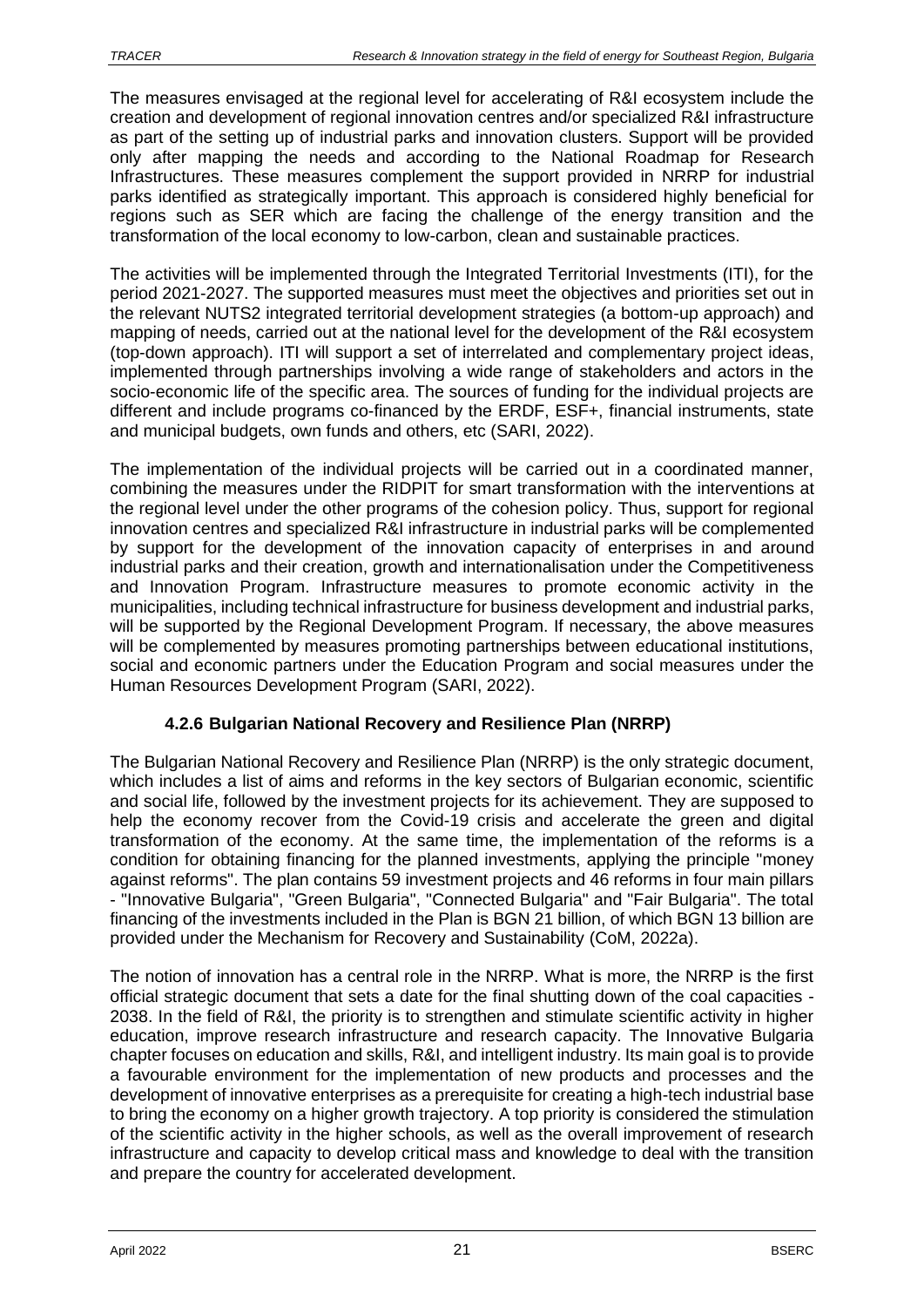The NRRP admits that the R&I potential to support productivity remains underused. Bulgaria needs to eliminate the significant difference in comparison to the EU average in terms of R&I spending and the ability to retain and attract talent. The country still ranks in the group of "modest innovators". The major reason for the weak relative result and performance of Bulgaria is the quality of research in the country.

According to the NRRP in the period 2021 - 2026, BGN 411 million (approximately EUR 210 million) will be allocated for R&I. This significant amount is expected to boost the reforms and investments in (CoM, 2022a):

- Implementing common policy for the development of research & innovation and technology for the accelerated economic and social development of the country;
- Programming for accelerating economic recovery and transformation through science and innovation;
- Increasing the innovation capacity of the Bulgarian Academy of Sciences in the field of green and digital technologies.



The distribution of NRRP funds is shown in the below figure.

**Figure 4: Distribution of funds within NRRP (IME, 2021)**

# **4.2.7 The EU Research and Innovation Programme Horizon Europe (2021–2027)**

Horizon Europe, the EU's R&I programme, is the successor of Horizon 2020, which runs from 2021 to 2027 with a total budget of EUR 95.5 billion. It is committed to supporting researchers and innovators to develop and deploy their ideas and create new products and services. The aim of the program is to strengthen the EU's scientific and technological base, including by developing solutions to implement policy priorities, such as the environmental and digital transition. The program also contributes to achieving the goals of sustainable development and stimulates competitiveness and growth. This is the EU's flagship initiative to support R&I - from concept to marketing. Horizon Europe brings together the most brilliant talents and provides them with world-class research infrastructures. It also supports revolutionary innovation and helps create new services and markets. The total funding that Bulgaria has received under the EU Horizon 2020 is only 0.26% of the total budget of the programme; the results show modest performance of the country.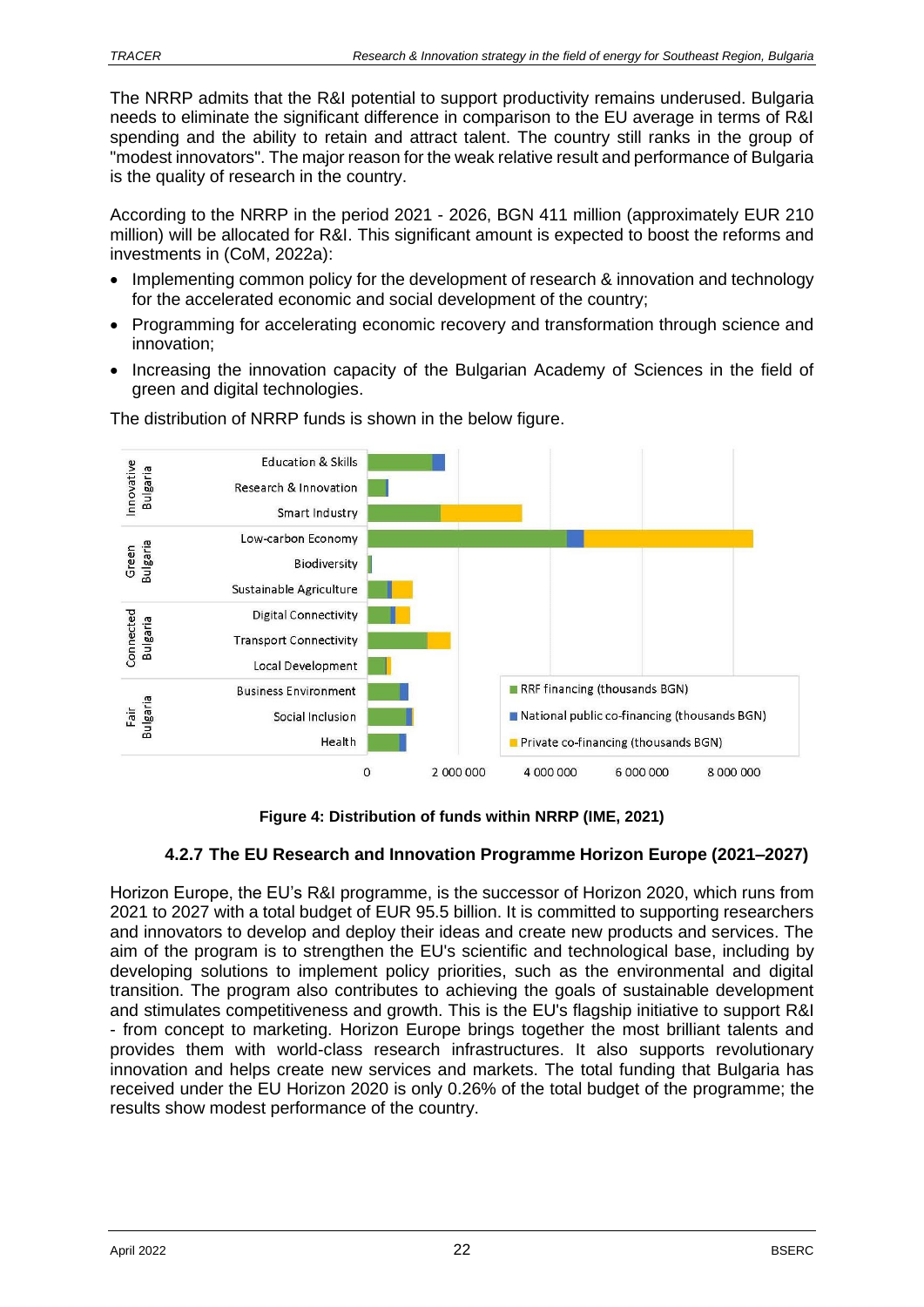### **4.2.8 Stara Zagora Territorial Just Transition Plan (SZTJTP)**

The decarbonization ambitions of EU require bottom-up regional efforts. In pursuit of the ambitious decarbonization targets of EU, the territorial just transition plans (TJTP), which are to be adopted for all over 40 EU regions directly affected by the energy transformation, plays an important role in the transition planning for the next 10-15 years. The SZTJTP covers the territory of the Stara Zagora district, being the most affected one by the envisaged energy shift.

Although not yet being elaborated by the Bulgarian Ministry of Energy, the Stara Zagora Territorial Just Transition Plan (SZTJTP) is envisaged as a central strategic document for the development of the region and a roadmap for the implementation of the Just Transition Fund (JTF) measures. The territorial plan is the necessary condition for the region to receive funding from the JTF, through which Bulgaria has agreed to 1.3 billion euros by 2027.

Among the greatest challenges for the region in terms of R&I, the SZTJTP identifies the improvement of cooperation between academia and business and the creation of a more functional ecosystem between them. The plan takes into account the need to develop technology centres and business incubators and to support the development of R&I in enterprises. It elaborates on the necessity to support digitalization, digital innovation and digital connectivity in the Stara Zagora district (PWC, 2021). Thus, one of the three pillars of the SZTJTP is devoted to the diversification of the local economy, including support for research & development and innovation.

The following R&I project proposals were received from stakeholders (PWC, 2021):

- Development of Kazanlak Technical School as a centre for R&I;
- Creation of business incubators;
- R&I for hydrogen transport systems, including hydrogen fuel cells batteries; batteries power motors;
- R&I training and retraining, innovation and technology centres (hubs, laboratories);
- Additional services supporting the business and economic development of the districts;
- Combining research, innovation and technology centres with technology/high-tech entrepreneurship centres (hubs, incubators, accelerators);
- Scientific and research competitions and challenges;
- Establishment of a centre that includes large enterprises, SMEs, innovative start-ups, universities, research institutes and research centres focused on the development, practical implementation and commercialization of technologies;
- Establishment of a scientifically accredited laboratory for analysis and certification of materials and products;
- Innovation and prototype centre for micro-mobility and electromobility;
- Green Transition Centre to facilitate the transition to sustainable and green economy through research, innovation and technological development;
- Centre for Research and Implementation of Technologies that Use Green Hydrogen.

However, a sustainable funding model for R&I, mainly based on activity by individual units, is missing. Programme funding needs to be strengthened through specifically targeted EU funds and investment instruments. This funding should also be done by actively attracting private investment, which will, among other things, help strengthen the link between business and science. This link must be at the forefront of the development of innovations and their implementation, including in terms of increasing the share of commercialization of research.

Specific measures that can be implemented to support additional R&I activities, including those set out in the "National Strategy for Development of Scientific Research in the Republic of Bulgaria 2017-2030", may be: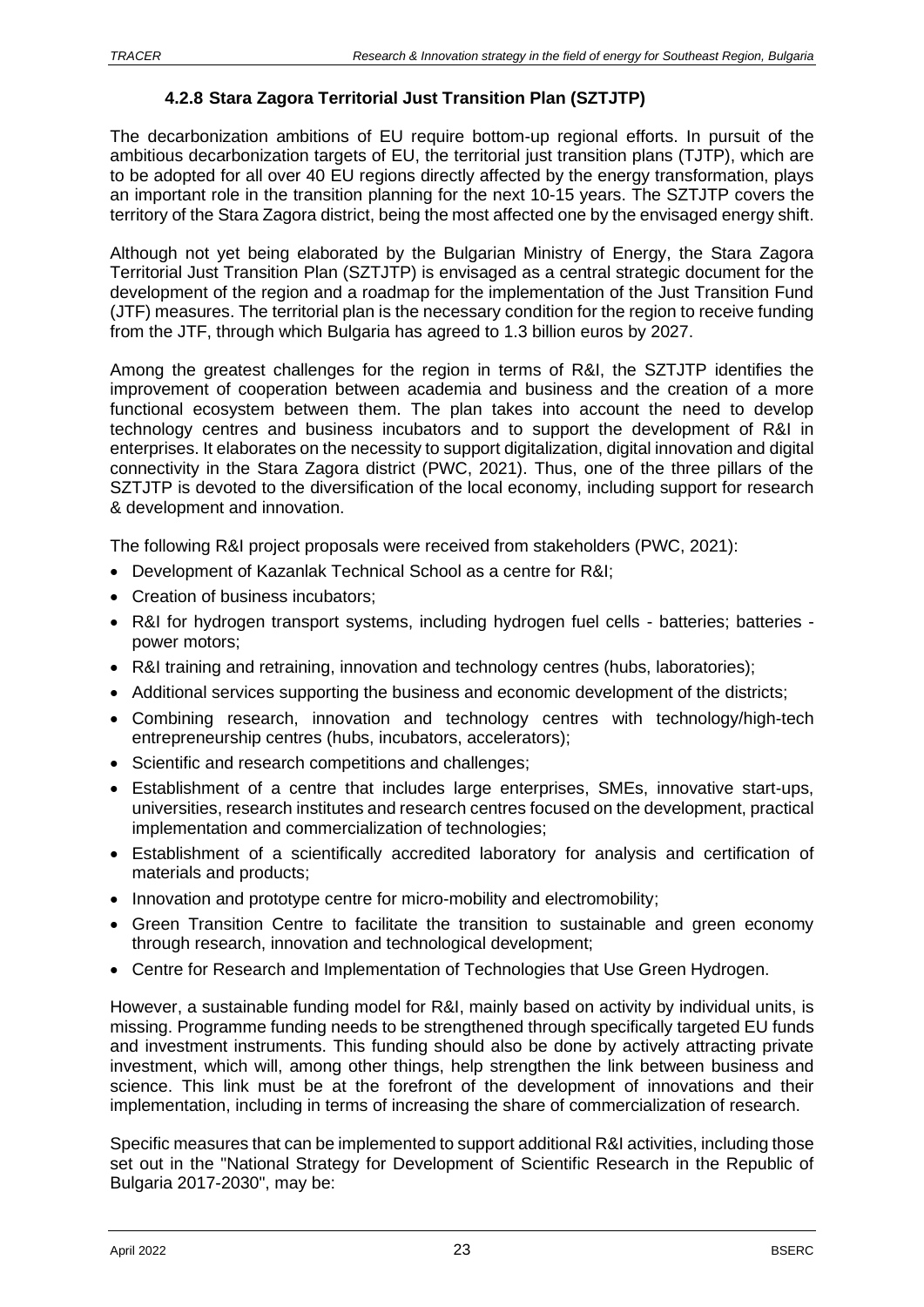- Promotion of shared use and access to scientific equipment and infrastructure;
- Creation of scientific and innovation complexes:
- Expansion of the scope of scientific competitions to attract program funding:
- Facilitation of the research process initiated, including by the public sector;
- Introduction of tax incentives and motivation for the development of R&I activities, including through public-private partnerships;
- Promotion of partnerships between scientists and private companies on the principle of "outsourced research".

In order to achieve these goals, it is necessary to mobilize both public and private investments, which should be combined in a way that would involve as many organizations as possible. The existence of synergies between them is key to developing a wide range of potential financial instruments to invest directly or indirectly in R&I. Flexibility is needed in both their implementation (number of measures applicable, amount of funding attracted, profile of participants) and territorial scope - including going beyond IS3 priority areas by regions for planning, which is rather dissuasive (PWC, 2021).

# <span id="page-23-0"></span>*4.3 Priority areas for Research and Innovation*

The present Strategy defines a set of priority areas that meet regional R&I potential in the field of energy. The proposed priority areas are based on the region's potential and capacities, analysed in the previous chapter. These are considered promising not only in terms of energy generation, but also in the light of R&I capacities in the observed region.

### **4.3.1 Research and Innovation in the RES sector**

As described in detail in section 2.2, the SER demonstrates small untapped wind potential, so it is unlikely that serious wind energy projects will be realized in the region. The perspectives to biomass energy projects are similar. On the other hand, SER has significant solar energy potential for the development of large-scale and small-scale solar PV, especially large-scale ones on the territories of the current coal complex Maritsa East. Finally, waste incineration installation is planned in the former coal-fired TPPs in the Maritsa East complex.

Despite the high energy engineering capacity in the region, it is highly unlikely that the region becomes one of the EU's R&I leaders in any of the above technologies, due to limited R&I traditions, funding, and infrastructure required to advance the technological R&I. Instead, in the field of RES the promising R&I fields for the region include:

- Energy modelling, including both long-term energy scenario modelling and short-to-medium term electricity market modelling. Modelling is largely underdeveloped in Bulgaria, although it is highly needed to simulate different energy mix (mainly RES) options, especially in the light of the serious energy sector restructuring;
- Multi-disciplinary socio-economic research related to the market penetration of RES technologies, including studies about people's perception, citizen's involvement (e.g. in relation to distributed generation, energy cooperatives, etc.), cost-benefit analyses, support schemes, policy framework, and others.

### **4.3.2 Research and Innovation in hydrogen**

Bulgaria and the SER have significant potential for the introduction of hydrogen by 2030. Its realization requires decisive measures to support development and operation of hydrogen production in the region. The NECP admits the growing importance of hydrogen for the future energy structure of the country. Thus, a legislative basis, strategy for implementation and a roadmap for hydrogen production are extremely necessary components that shape the future energy vision of the country.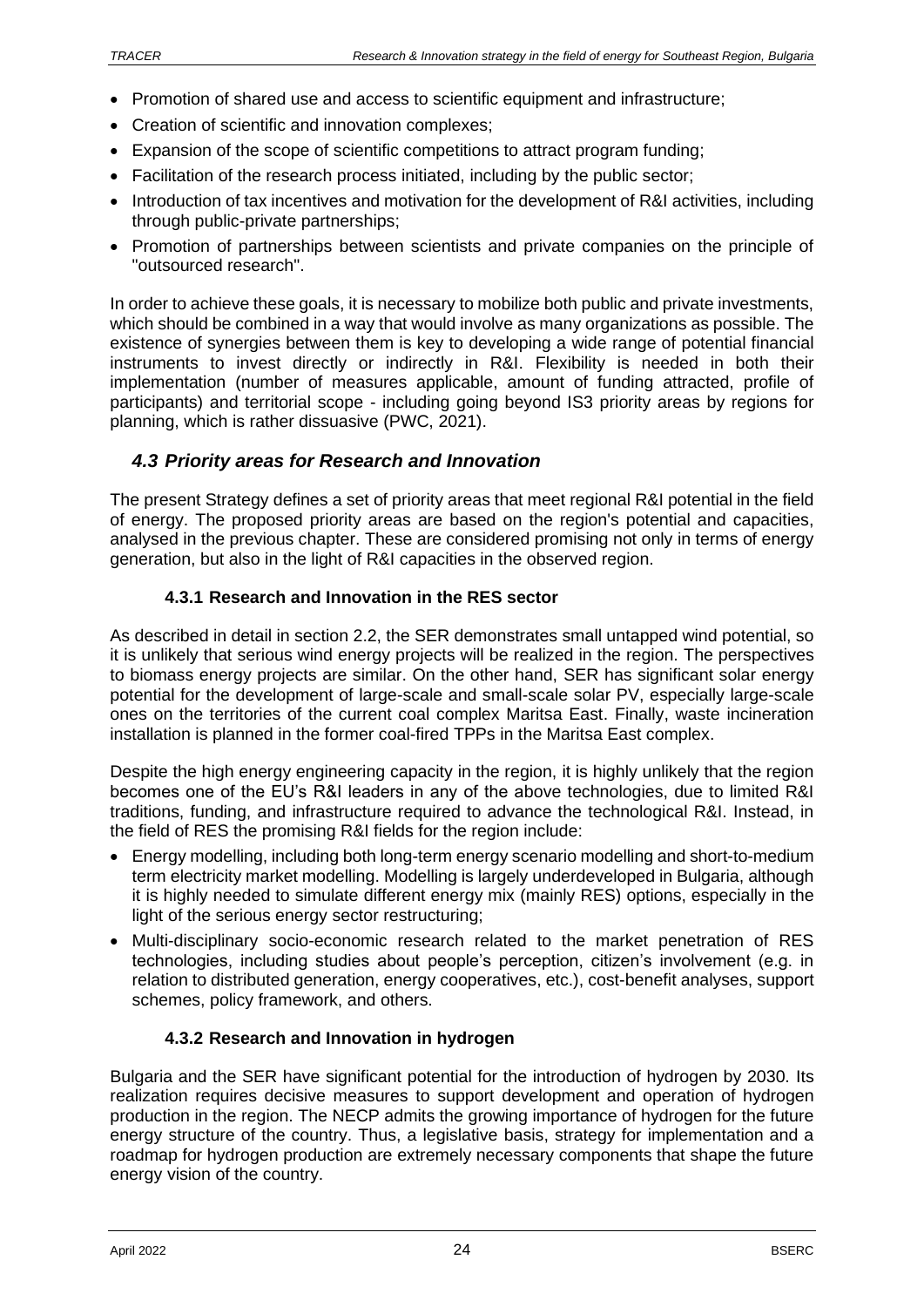A hydrogen strategy is a key factor in the transition towards a low-carbon economy since hydrogen can ensure large-scale renewable energy storage with sectoral integration, thus proposing a new direction for the hydrogen economy. On a national scale, the NRRP emphasises hydrogen production via electrolysis, as well as hydrogen transportation using the gas grid (CoM, 2022). With respect to mobility, hydrogen is included in the National Roadmap for alternative fuels and infrastructure, where a detailed program till 2030 is developed with some predictions for 2050. Stara Zagora region is part of the National Roadmap as one of the regions with advanced plans for the introduction of hydrogen electromobility at а regional level.

Among the most crucial aspects of the successful transition towards green hydrogen is to make the transition socially acceptable and fair. Everybody will be affected by the transition and we must ensure a fair distribution of profit and transformation costs. Therefore, the energy transition must be considered holistically as a socio-economic challenge. It is important to introduce a dedicated policy for public acceptance of hydrogen demonstrating a clear and transparent regional strategy involving research entities, public bodies and industry for:

- Demonstration activities and information campaigns introducing the benefits and safe use of hydrogen in our personal daily life more visible (e.g. in public transport and households, employment opportunities, etc.);
- Pursuing of interdisciplinary approach for the development of hydrogen technologies including economic and social sciences to achieve public acceptance;
- Promotion of knowledge translation between behavioural science and public policy;
- Ensuring close cooperation between industry and science in RTD&I, especially for development at TRL>4.

### **4.3.3 Research and Innovation in smart grids and digitalization of the energy system**

A tipping point in the creation of a properly functioning energy system is the reform of the existing electricity grid which seems to be starting with timid steps in Bulgaria. The lack of reliability and stability of RES is an argument often used to refute the much-needed transformation of the energy system and the connection of decentralized generation, demand response, and storage. It is therefore important for R&I to address the security of supply and particularly smart grids. Both market players (consumers, grid companies, and producers) and technologies need to adapt to the future intermittent generation and become more flexible. Smart grids combined with smart meters, smart utilities, Internet of Things (IoT), artificial intelligence (AI) and blockchain are just some of the latest innovations driving the transformation of the energy industry. SER, being the "energy heart" of Bulgaria, is in excellent position to take part in the related R&I.

# **4.3.4 Research and Innovation in energy storage systems**

The SER is considered to be a leader in the energy storage industry, according to the NRRP. The Plan aims to accelerate regional decarbonization by building large storage systems that will help to balance the national energy environment. To make the use of batteries and energy storage devices easier, the scope of legislation and regulations must be expanded and clarified. Furthermore, important R&I activities must be completed prior to the creation of a viable economic sector in the field of energy storage technologies. The region shows significant potential for this sector's development, thanks to a large number of skilled workers and the existing well-developed energy infrastructure.

# <span id="page-24-0"></span>*4.4 Evaluation and Monitoring*

Although there is no standardized approach for development of monitoring and evaluation system, indicators allow the proper tracking of progress and are an important prerequisite of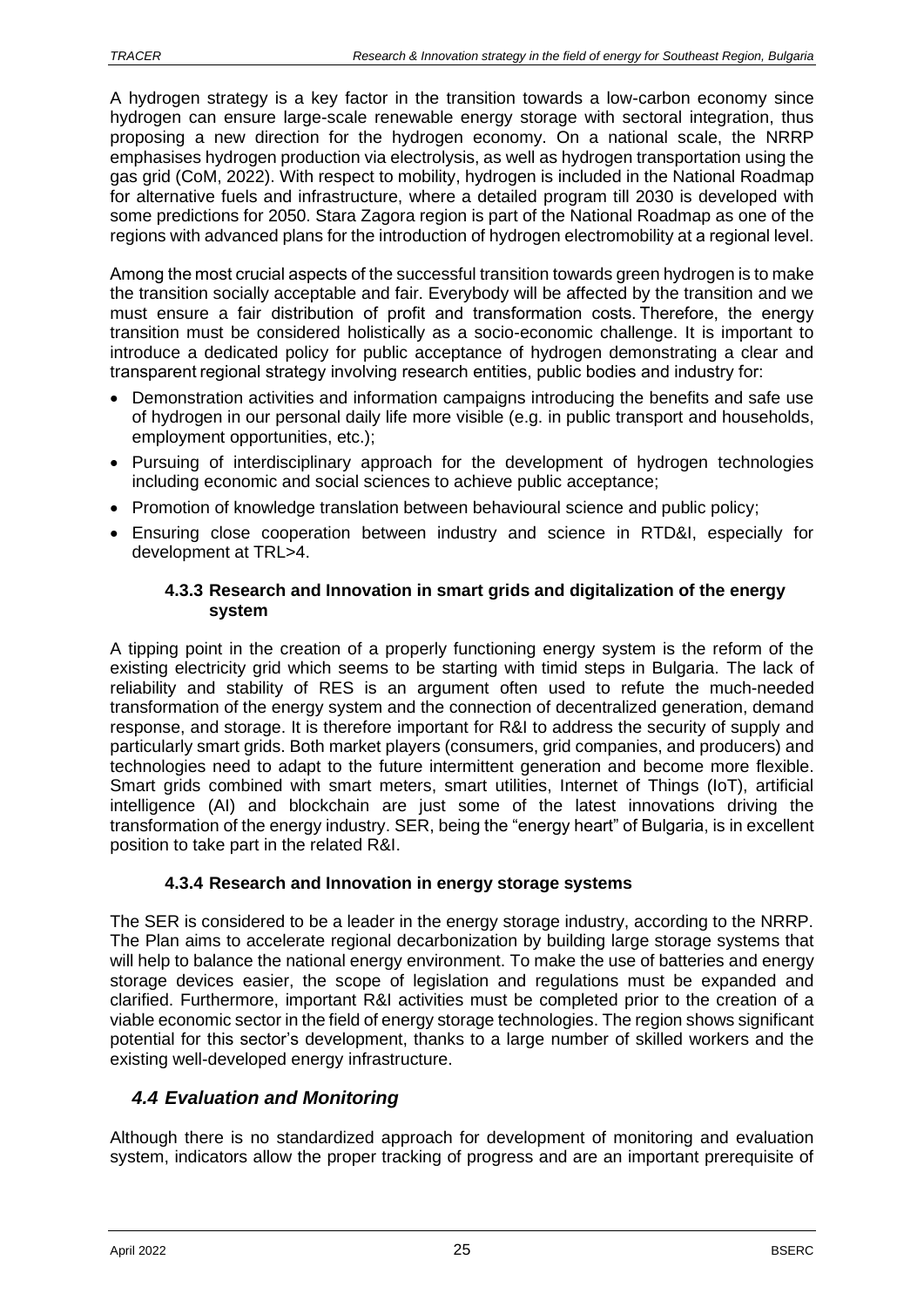every strategic document that envisages progress in a certain field. A system for monitoring of performance indicators enables the evaluation of the effectiveness of the R&I activities.

Typically, the Bulgarian strategic R&I documents in the energy field meet the requirement for setting measurable targets and indicators for assessing their progress. However, the follow-up procedure is not clear enough to guarantee the proper implementation of the envisaged measures and to assess their level of success. The application of a well-functioning monitoring and evaluation mechanism in partnership with all stakeholders is a cornerstone for implementing an effective and reasoned evaluation. It is necessary to ensure the link between smart specialization and the goal of strengthening the orientation of public funds to results in general. Last but not least, the results of the monitoring should be reflected in the further decision-making process and in the formulation of the subsequent legislative framework.

The elaboration of the performance indicators, the monitoring of the performance, and the agreement on corrective actions related to this Strategy and the forthcoming R&I Roadmap for SER, will be carried out by the Working group (WG), formed jointly by TRACER and DeCarb projects, constituted by representatives of all major stakeholders – research, businesses and their associations, local and regional authorities, labour unions, NGOs, and others. The WG will be supported by the two project teams. Additionally, it will be discussed how to include the local society, which would be the most by the R&I in each energy field, into R&I co-design sessions and monitoring activities.

# <span id="page-25-0"></span>**5 Concluding note**

The SER is a strategic region not only for Bulgaria but also from an EU point of view, being the host of the biggest energy complex in South-eastern Europe. In the next decade, the coal region will need to undergo substantial transformation of its energy system towards decarbonization.

R&I has a vital role to play in the region's planned energy transition. Despite its current state of underdevelopment, Bulgaria's R&I sector has large untapped potential for becoming a driving force behind the country's forthcoming energy transition and earning a competitive advantage in the decarbonization process.

The national R&I legislative framework, which is crucial for delivering working solutions and system reforms, is being aligned with the European goal for the sector's growth, which is a positive indicator for the sector's future development. Furthermore, the current legislative framework in the energy sector for research and development is developing and is geared to promote R&I in the country.

The presence of a number of R&I entities in SER and the availability of funding opportunities are not sufficient to drive R&I excellence. Long-term effort needs to be put on the improvement of R&I human capacity, including better education and attracting leading researchers. Additionally, the national planning, funding, and monitoring systems need to ensure that research activities effectively support energy decarbonization.

Despite the lack of regional decentralization in Bulgaria and the limited empowerment of local and regional governments in energy matters, there are optimistic signs that SER would manage to enhance its economy and energy through R&I. The evident political intent, when combined with the considerable funding resources that are expected to be invested in the region, provides a promising potential to make the Just Transition into a beneficial, wellfunctioning, and desired phenomenon in the SER and nationally.

The current Strategy identified several priority areas for energy-related R&I in SER. In the field of renewables, it is suggested that efforts are directed towards energy scenario modelling and socio-economic research focused on consumers, cost-benefit analyses, and policies. Another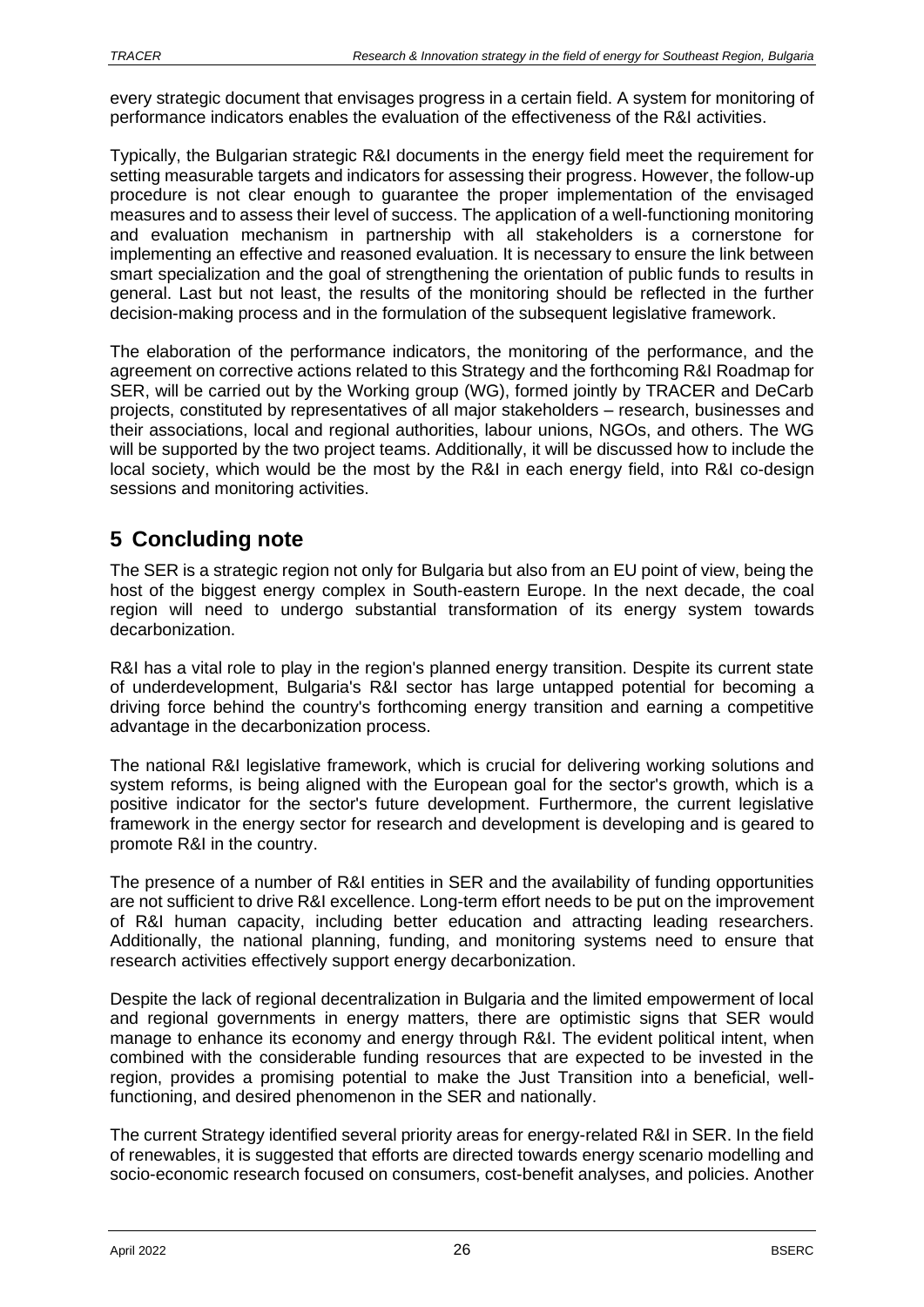key priority is hydrogen, where R&I need to address both the technological development and socio-economic aspects ensuring positive attitude and supporting legal environment. The next priority is dedicated to smart grids and energy system digitalization – these will support the market liberalization and the flexibility of market players. The last priority are energy storage systems, where research efforts are necessary to assess the role they could play in the energy system and to support the planned batteries manufacturing in SER.

It is critical to increase and better focus public and private R&I expenditures. The R&I and the promotion of its results may be particularly essential for the preparation of societal attitudes and behaviour change towards energy decarbonization. R&I would assist the society to better understand the benefits and support the European Green Deal.

# <span id="page-26-0"></span>**References**

BNSF (2022) Bulgarian National Science Fund. - https://www.fni.bg/?q=node/14

- COM (2017) National strategy for development of scientific research in the Republic of Bulgaria 2017-2030. - Council of Ministers, adopted by Decision 282 from 19.05.2017, https://www.strategy.bg/StrategicDocuments/View.aspx?lang=bg-BG&Id=1231
- COM (2022a) National Recovery and Resilience Plan of Republic of Bulgaria. Council of Ministers, Bulgaria, final version from 6th April 2022; https://www.nextgeneration.bg/upload/67/BG+FinalRRP+2022-04-06-08-30+%28-TCA- %29.pdf
- COM (2022b) Competitiveness and Innovation in Enterprise Program 2021-2027. Council of Ministers; https://www.eufunds.bg/bg/opic/term/444
- EC (2016) Accelerating Clean Energy Innovation. European Commission, COM(2016) 763 final, 30.11.2016; https://eur-lex.europa.eu/legalcontent/EN/TXT/HTML/?uri=CELEX:52016DC0763&from=EN
- EC (2020) Strategic Plan 2020-2024. European Commission, DG Research and Innovation / Ref. Ares(2020)5352987 – 08/10/2020; https://ec.europa.eu/info/sites/default/files/rtd\_sp\_2020\_2024\_en.pdf
- EVGENIEV E. (2020) Interview with Prof. E. Evgeniev on the Bulgarian National Radio, 17.08.2020; https://bnr.bg/starazagora/post/101325970/doc-evgeni-evgeniev-starazagora-ima-potencial-v-oblastta-na-naukata-i-inovaciite
- FCH 2 JU (2020) Opportunities for Hydrogen Energy Technologies Considering the National Energy & Climate Plans. - Fuel Cells and Hydrogen 2 Joint Undertaking / Ref. FCH/OP/Contract 234; https://www.fch.europa.eu/sites/default/files/file\_attach/Brochure%20FCH%20Bulgaria %20%28ID%209473033%29.pdf
- IME (2021) A look at the Recovery and Resilience Plan. Institute for Market Economy, December 2021; https://ime.bg/var/images/NRRP\_IME\_2021\_FINAL.pdf
- ME (2016) Comprehensive assessments of the potential for efficient heating and cooling in the Republic of Bulgaria – Ministry of Energy, https://ec.europa.eu/energy/sites/ener/files/documents/bul\_chp.pdf
- ME (2020) Integrated Energy and Climate Plan of the Republic of Bulgaria 2021-2030 (NECP). - Ministry of Energy, Ministry of Environment & Water; https://ec.europa.eu/energy/sites/ener/files/documents/bg\_final\_necp\_main\_en.pdf
- ME (2021) Draft of the Sustainable Energy Development Strategy of the Republic of Bulgaria. - Ministry of Energy, 2021; https://www.me.government.bg/news/mepredlaga-za-obshtestveno-obsajdane-proekt-na-strategiya-za-ustoichivo-energiinorazvitie-na-republika-balgariya-do-2030-g-s-horizont-do-2050-g-2874.html?p=eyJ0eXBlIjoiZGlzY3Vzc2lvbm5ld3NfMSJ9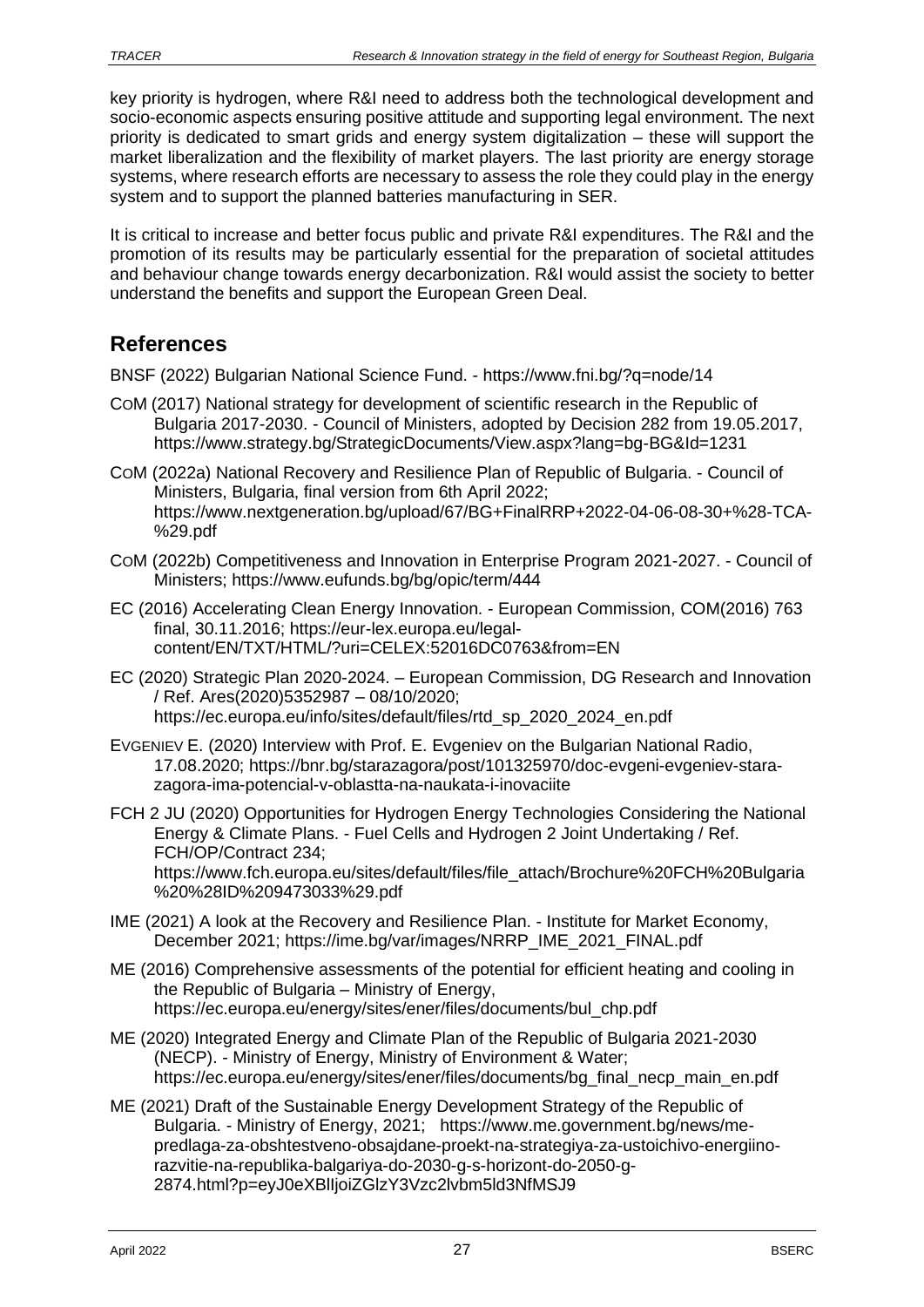- MEI (2015) Innovation strategy for smart specialization of the Republic of Bulgaria 2014- 2020 (IS3). - Ministry of Economy and Industry, approved with CoM Decision №857/03.11.2015; https://www.mi.government.bg/en/themes/innovation-strategy-forsmart-specialization-of-the-republic-of-bulgaria-2014-2020-is3-1470-287.html
- MEI (2021) National Innovation Fund. Ministry of Economy and Industry; https://www.mi.government.bg/bg/pages/nacionalen-inovacionen-fond-266.html
- MIHAYLOV T. (2021) Personal interview with Mr. Todor Mihaylov, energy expert, held on 19th February 2021
- MRDPW (2020) Integrated Territorial Strategy for Development of the Southeast Region on NUTS2 level for the Period 2021-2027. - Ministry of Regional Development and Public Works;

https://drive.google.com/file/d/1PQHitXvH1w5HJ1GzUcQid0gLqGwOgYMM/view

- NIKOLAEV A. et al. (2021) Projections for the transition to 2030 / 2050 in the target regions. Deliverable 6.1 of Horizon 2020 project 836819 TRACER; https://tracer-h2020.eu/wpcontent/uploads/2021/06/TRACER-D61\_Energy-Projections.pdf
- NIKOLAEV A., DINEVA M. (2021) Report setting out a vision and future-oriented priorities in South-East Region in Bulgaria. - Deliverable 5.3 of Horizon 2020 Project 836819 **TRACER**
- NIKOLAEV I. (2022) Personal interview with Mr. Iliya Nikolaev, Chairman of the Bulgarian District Heating Association, held on 11th January 2022

NSI (2021a) Population as of 31.12.2020 by statistical regions, age, place of residence and sex. – National Statistical Institute, 12.04.2021; https://www.nsi.bg/bg/content/2977/%D0%BD%D0%B0%D1%81%D0%B5%D0%BB% D0%B5%D0%BD%D0%B8%D0%B5-%D0%BF%D0%BE- %D1%81%D1%82%D0%B0%D1%82%D0%B8%D1%81%D1%82%D0%B8%D1%87 %D0%B5%D1%81%D0%BA%D0%B8- %D1%80%D0%B0%D0%B9%D0%BE%D0%BD%D0%B8- %D0%B2%D1%8A%D0%B7%D1%80%D0%B0%D1%81%D1%82- %D0%BC%D0%B5%D1%81%D1%82%D0%BE%D0%B6%D0%B8%D0%B2%D0%B5 %D0%B5%D0%BD%D0%B5-%D0%B8-%D0%BF%D0%BE%D0%BB

NSI (2021b) GDP and GVA by economic sectors and regions with data for 2020. – National Statistical Institute, 28.01.2022; https://www.nsi.bg/bg/content/2215/%D0%B1%D0%B2%D0%BF- %D1%80%D0%B5%D0%B3%D0%B8%D0%BE%D0%BD%D0%B0%D0%BB%D0%B D%D0%BE-%D0%BD%D0%B8%D0%B2%D0%BE

- NSI (2021c) Average annual salaries by statistical regions and districts in 2020. National Statistical Institute, 30.11.2021; https://www.nsi.bg/bg/content/3960/%D1%81%D1%82%D0%B0%D1%82%D0%B8%D 1%81%D1%82%D0%B8%D1%87%D0%B5%D1%81%D0%BA%D0%B8- %D1%80%D0%B0%D0%B9%D0%BE%D0%BD%D0%B8- %D0%BE%D0%B1%D0%BB%D0%B0%D1%81%D1%82
- NSI (2021d) Regional statistics: Stara Zagora district. National Statistical Institute, 02.03.2022; https://www.nsi.bg/bg/content/11427/%D0%BE%D0%B1%D0%BB%D0%B0%D1%81 %D1%82-%D1%81%D1%82%D0%B0%D1%80%D0%B0- %D0%B7%D0%B0%D0%B3%D0%BE%D1%80%D0%B0
- NSI (2021e) Students by statistical region and district in 2020/2021 school year. National Statistical Institute, 26.04.2021; https://www.nsi.bg/bg/content/3412/%D0%B2%D0%B8%D1%81%D1%88%D0%B8- %D1%83%D1%87%D0%B8%D0%BB%D0%B8%D1%89%D0%B0- %D0%BF%D1%80%D0%B5%D0%BF%D0%BE%D0%B4%D0%B0%D0%B2%D0%B0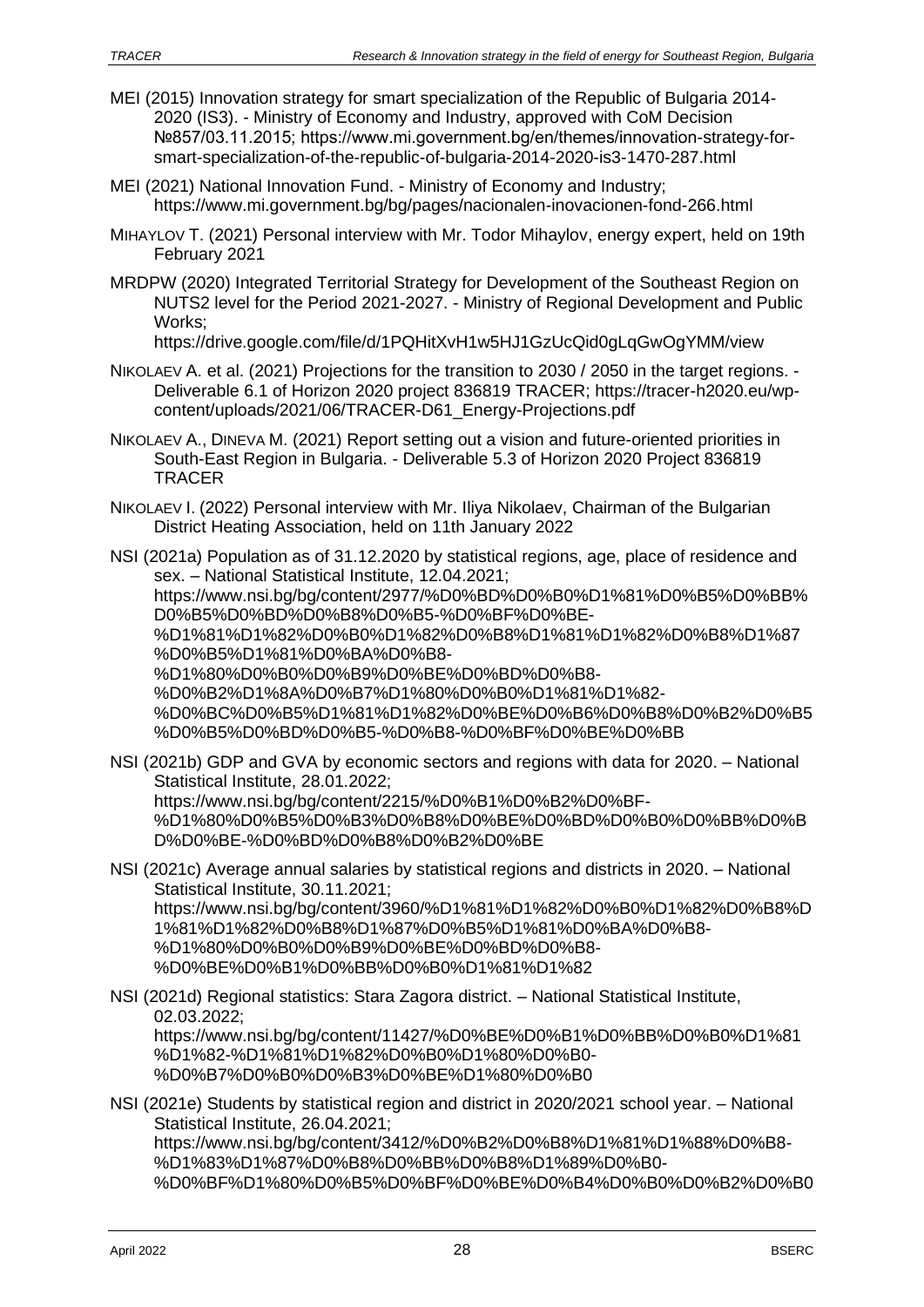%D1%82%D0%B5%D0%BB%D0%B8-

%D1%81%D1%82%D1%83%D0%B4%D0%B5%D0%BD%D1%82%D0%B8- %D0%B8- %D0%B7%D0%B0%D0%B2%D1%8A%D1%80%D1%88%D0%B8%D0%BB%D0%B8

-%D0%B2%D1%8A%D0%B2-

%D0%B2%D0%B8%D1%81%D1%88%D0%B8%D1%82%D0%B5-

%D1%83%D1%87%D0%B8%D0%BB%D0%B8%D1%89%D0%B0- %D0%BF%D0%BE-

%D1%81%D1%82%D0%B0%D1%82%D0%B8%D1%81%D1%82%D0%B8%D1%87 %D0%B5%D1%81%D0%BA%D0%B8-%D0%B7%D0%BE%D0%BD%D0%B8- %D1%81%D1%82%D0%B0%D1%82%D0%B8%D1%81%D1%82%D0%B8%D1%87 %D0%B5%D1%81%D0%BA%D0%B8-

%D1%80%D0%B0%D0%B9%D0%BE%D0%BD%D0%B8-%D0%B8- %D0%BE%D0%B1%D0%BB%D0%B0%D1%81%D1%82%D0%B8

NSI (2021f) R&D expenditure by statistical regions in 2020. – National Statistical Institute, 28.02.2022;

https://www.nsi.bg/bg/content/2684/%D1%80%D0%B0%D0%B7%D1%85%D0%BE% D0%B4%D0%B8-%D0%B7%D0%B0-%D0%BD%D0%B8%D1%80%D0%B4- %D0%BF%D0%BE-

%D1%81%D1%82%D0%B0%D1%82%D0%B8%D1%81%D1%82%D0%B8%D1%87 %D0%B5%D1%81%D0%BA%D0%B8-

%D1%80%D0%B0%D0%B9%D0%BE%D0%BD%D0%B8-%D0%B8- %D1%81%D0%B5%D0%BA%D1%82%D0%BE%D1%80%D0%B8

NSI (2021g) R&D staff by sector, statistical area and sex in 2020. – National Statistical Institute, 28.02.2022;

https://www.nsi.bg/bg/content/2704/%D0%BF%D0%B5%D1%80%D1%81%D0%BE% D0%BD%D0%B0%D0%BB-%D0%B7%D0%B0%D0%B5%D1%82-%D1%81- %D0%BD%D0%B8%D1%80%D0%B4-%D0%BF%D0%BE-

%D1%81%D0%B5%D0%BA%D1%82%D0%BE%D1%80%D0%B8-

%D1%81%D1%82%D0%B0%D1%82%D0%B8%D1%81%D1%82%D0%B8%D1%87 %D0%B5%D1%81%D0%BA%D0%B8-

%D1%80%D0%B0%D0%B9%D0%BE%D0%BD%D0%B8-%D0%B8- %D0%BF%D0%BE%D0%BB

- PWC (2021) Аssistance in the preparation of territorial plans for just transition in the Republic of Bulgaria - Stara Zagora region. – PricewaterhouseCoopers; 12.2021; https://www.chambersz.com/resources/final-draft\_dec-2021\_presentation-to-bulgarianstakeholders\_stara-zagora.pdf
- SARI (2022) Programme for Research, Innovations and Digitalisation for Intelligent Transformations 2021-2027. - State Agency for Research and Innovation; https://www.sari.bg/the-programme-for-research-innovations-and-digitalisation-forintelligent-transformations-2021-2027/?lang=en

STARA ZAGORA MUNICIPALITY (2022) Public consultation of the investment intention for Municipal Solid Waste processing; 25.02.2022; https://www.starazagora.bg/bg/novini/na-publichno-obsazhdane-predstavihainvestitsionno-namerenie-za-izgrazhdane-na-inovativna-tehnologiya-za-prerabotka-naobshtinskite-bitovi-otpadatsi

TRAKIA UNIVERSITY (2022) Central Research Laboratory. - http://www.unisz.bg/structure/%D0%BB%D0%B0%D0%B1%D0%BE%D1%80%D0%B0%D1%82%D 0%BE%D1%80%D0%B8%D0%B8/%D1%86%D0%B5%D0%BD%D1%82%D1%80%D 0%B0%D0%BB%D0%BD%D0%B0- %D0%BD%D0%B0%D1%83%D1%87%D0%BD%D0%BE- %D0%B8%D0%B7%D1%81%D0%BB%D0%B5%D0%B4%D0%BE%D0%B2%D0%B0 %D1%82%D0%B5%D0%BB%D1%81%D0%BA%D0%B0-%D0%BB%D0%B0/